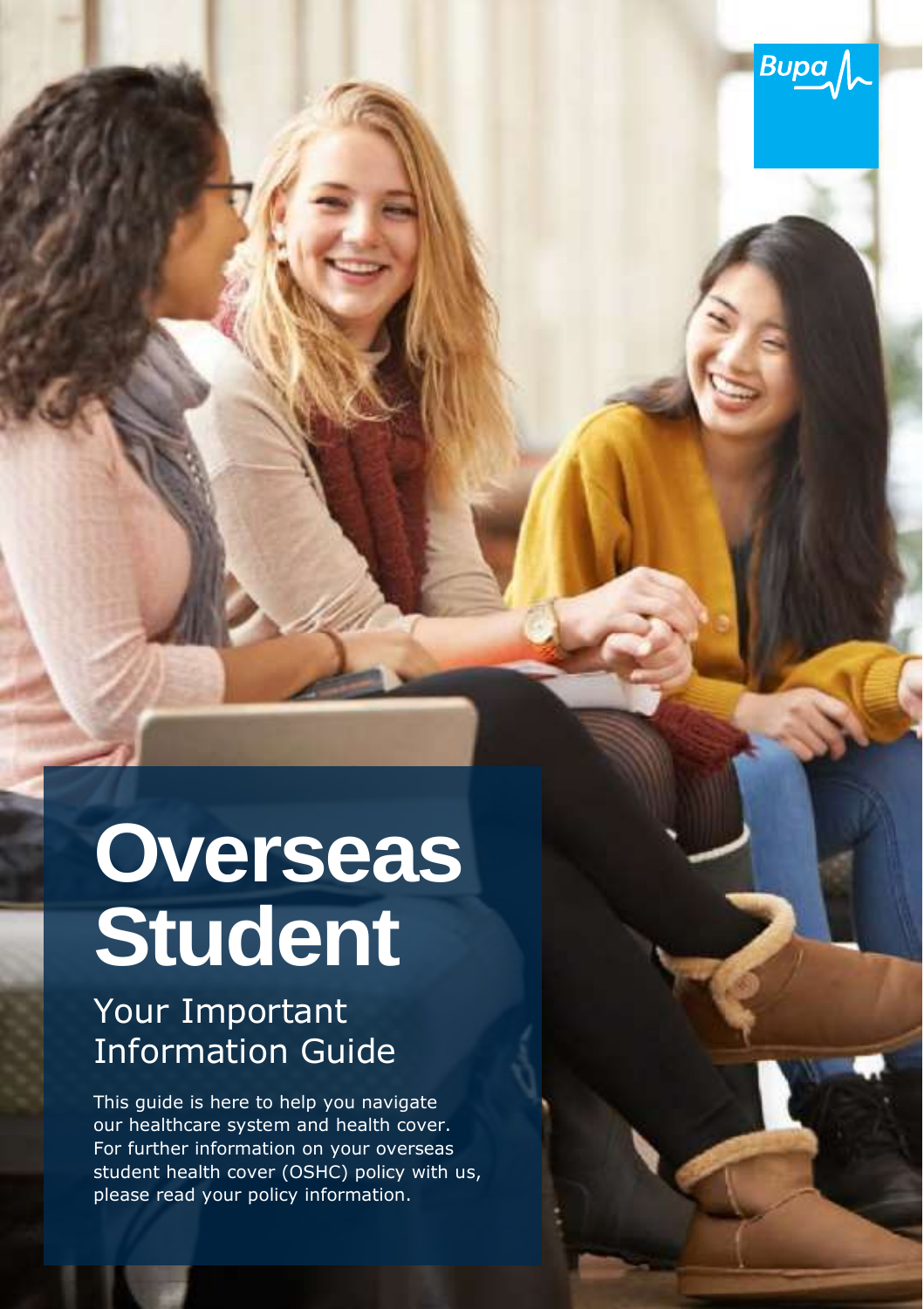### **Welcome to Bupa**

It's our purpose that makes us different – helping our members to live longer, healthier, happier lives. We focus on your health, so you can get back to your everyday life.

#### **Things to know**

Take time to read this guide to further understand and learn about your overseas student cover with us. As a Bupa member, knowing how your cover works will help you to get the most value from your health insurance.

#### **Contents**

| How Australia's healthcare system works | 3  |
|-----------------------------------------|----|
| What to do when you feel sick           | 4  |
| Understanding your student health cover | 5  |
| What is covered - Hospital cover        | 8  |
| Ambulance cover                         | 10 |
| What is not covered                     | 10 |
| When to contact us                      | 12 |
| <b>Additional benefits</b>              | 13 |
| <b>Extras cover</b>                     | 14 |
| Changing your cover                     | 16 |
| <b>Definitions</b>                      | 17 |

This guide is in addition to our Fund Rules available online or by contacting us.

Visit bupa.com.au/fundrules/oshc

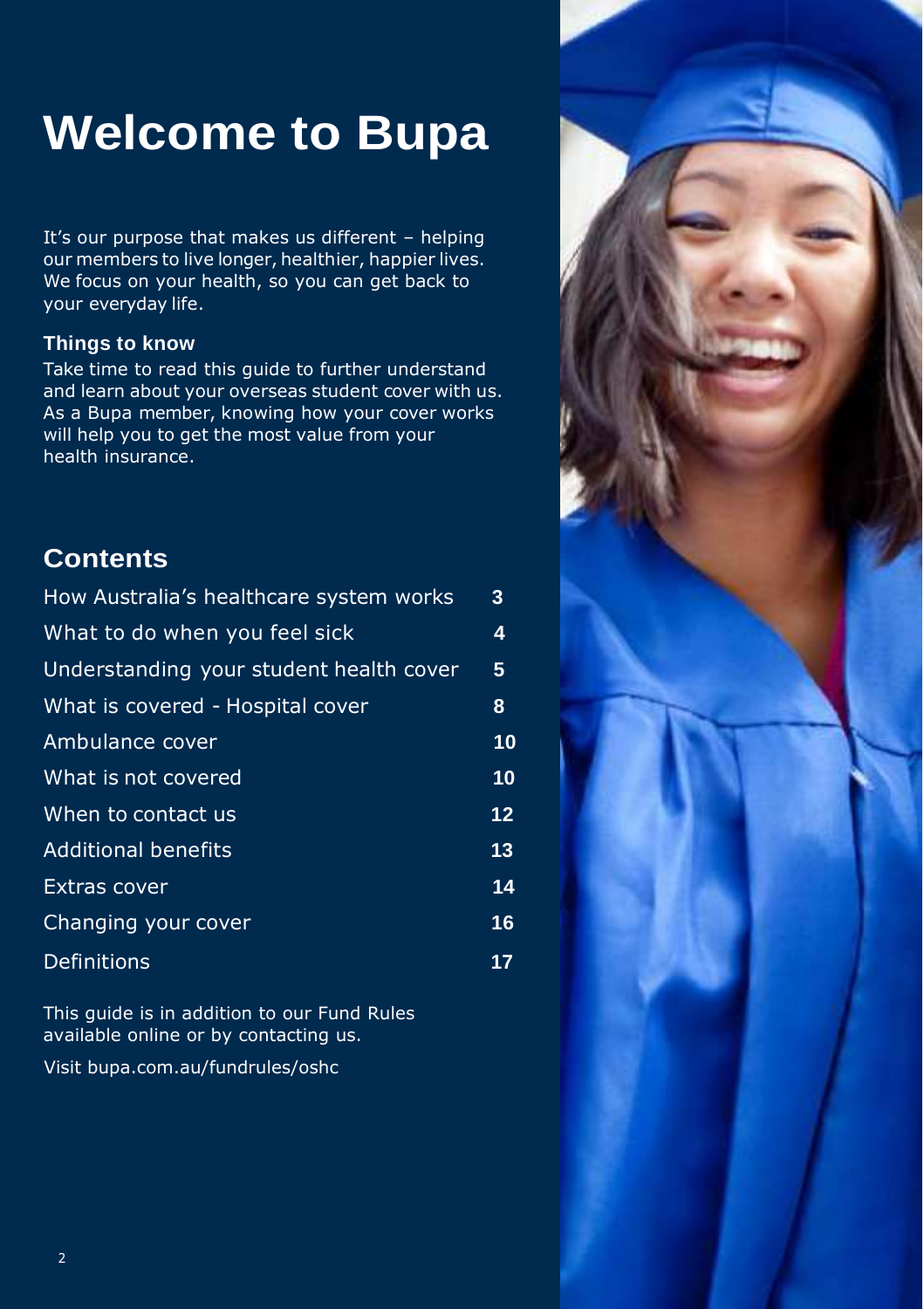### **How Australia's healthcare system works**

We understand that healthcare can be confusing to overseas students. That's why we aim to provide the best advice and support to help you find what's right for your needs.

The Australian healthcare system is made up of two components, the public healthcare system administered by the Australian Government, known as Medicare and, the private healthcare system.

#### **Private healthcare system**

The private system includes health insurers like Bupa, who come together with Medicare to provide Australians with access to medical services and health providers.

#### **Public healthcare system**

Medicare is Australia's public healthcare system for all citizens and most permanent residents. It provides free or subsidised cover for certain healthcare services. Except for very limited cases for residents from countries with reciprocal arrangements, international visitors are not entitled to receive any Medicare benefits.

However, Medicare does not cover treatment in a private hospital. You may also not be able to choose your own doctor in hospital. This means you will experience out-of-pocket costs that you will have to pay yourself.

#### **What does Medicare cover? (some out-of-pocket cost may still occur)**

- Treatment in a public hospital that is medically necessary
- Visiting a General Practitioner (GP)
- Referral to a specialist doctor
- Medical tests and examinations
- Prescription medication subsidised by the Pharmaceutical Benefits Scheme (PBS)

#### **What does Medicare not cover?**

- Ambulance services
- Extras services includingoptical and dental
- Access to private doctors and specialists
- Services and treatment in public hospital that are not clinically necessary
- Services and treatment in private hospital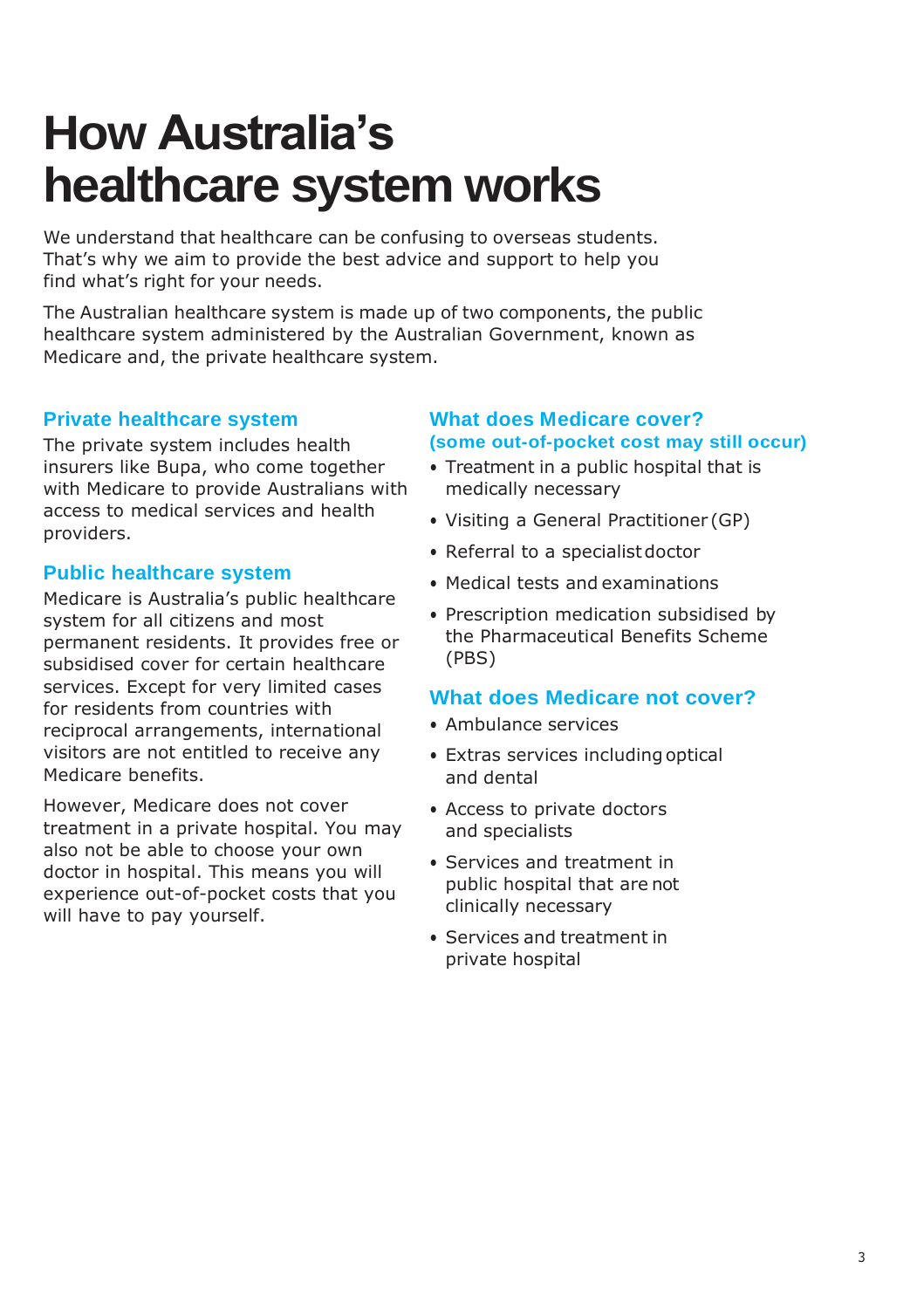## <span id="page-3-0"></span>**What to do when you feel sick**

### **Emergency health issues**



Visit your local hospitalemergency department



Call 000 (triple zero) for an ambulance

### **Non-Emergency health issues**





**Need to visit a GP or doctor?**

Find a Bupa friendly doctor to help reduce or eliminate out-of-pocket expenses. Visit **bupa.com.au/find-a-doctor** for more details.

If you're not sure if it's an emergency health issue, it's better to treat it as an emergency. If you need more advice about your health issue, you could also:

- See a GP
- Visit **healthdirect.gov.au**
- Call the Australian Government's health advice line on **1800 022 222**

If it's a mental health issue, you can also call LifeLine on **13 11 14**.

#### **Do some non-residents have access to Medicare?**

Yes, the Australian Government has Reciprocal Health Care Agreements (RHCA) with a selected number of countries. These agreements enable residents of these countries to receive Medicare benefits when studying in Australia.

The level of Medicare cover and the period for which you receive it varies depending on which country you are from.

For more information and for a list of countries visit **humanservices.gov.au** or contact us.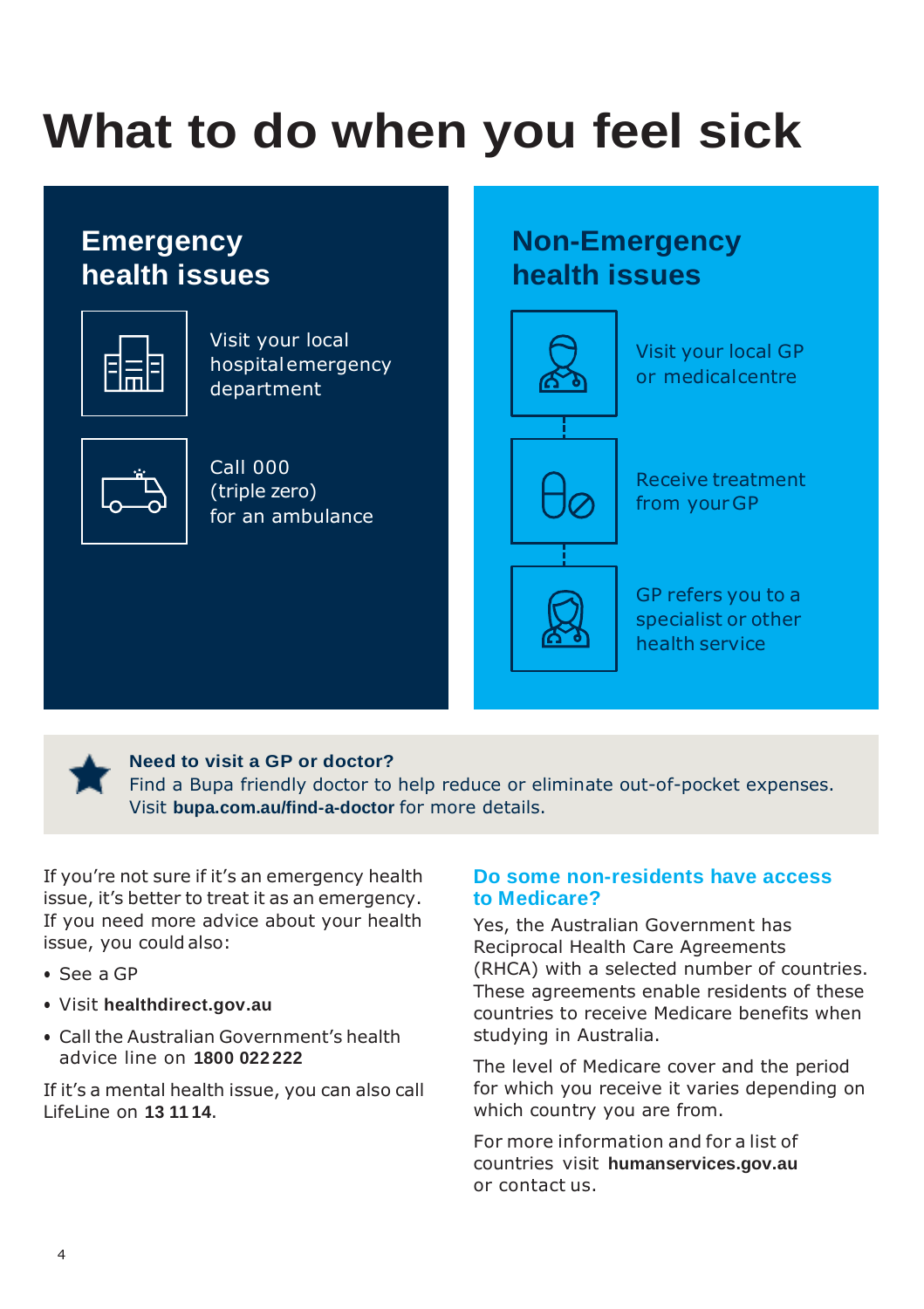### <span id="page-4-0"></span>**Understanding your student health cover**

#### **What is covered?**

#### **Hospital costs**

With Overseas Student Health Cover (OSHC) and Advantage Overseas Student Health Cover, you can choose to be treated as a private patient in either a private or a public hospital.

#### **What if I am treated in a Members First or Network Hospital?**

With OSHC you are covered as a private patient in most hospitals that Bupa has an agreement with, known as Members First and Network Hospitals, across Australia for any treatment which is recognised by Medicare and is not excluded under your cover.

At our Members First Hospitals, you'll receive a private room if a private room is available. If a private room is not available, you'll receive \$50 back per night from the hospital. Please note that the following conditions apply: You must book and request a private room in a Members First Hospital at least 24 hours before admission. It applies to overnight admissions only. It excludes 'nursing home type patients', admissions via an Emergency Department, same day admissions or where a private room is medically inappropriate (e.g. medical practitioner requires the patient to an Intensive Care Unit or other particular ward rather than a private room). You'll also get complimentary local calls, TV usage and a daily newspaper.

If you are treated in a Members First Day Hospital, there are no out-of-pocket expenses for medical fees charged by a surgeon, anaesthetist or other specialists when admitted to hospital for included services. (Not available in NT). Any co-payment or excess related to your level of cover will still apply.

At a small number of Network Hospitals, an additional set amount or 'fixed fee' may be charged by the hospital, capped at a maximum number of days per stay. The hospital should inform you of this fee when you make a booking. This fee is in addition to any excess or co-payment you may have as part of your hospital cover.

When admitted to hospital, in most cases you will be covered for in-hospital charges when provided as part of your inpatient hospital treatment including:

- Accommodation for overnight or same-day stays.
- Operating theatre, intensive care and labour ward fees.
- Supplied pharmaceuticals approved for the condition to be treated by the Australian Government's Pharmaceutical Benefits Scheme (PBS) Schedule, and provided as part of your inpatient hospital treatment.
- Physiotherapy, occupational therapy, speech therapy and other allied health services provided as part of an inpatient hospital admission.
- Surgically implanted prosthesis up to the approved benefit published on the Australian Government's Prostheses List.
- Private room where available where available and clinically appropriate.<sup>1</sup>

If you are treated in a Members First Day Hospital, there are no out-of-pocket expenses for medical fees charged by a surgeon, anaesthetist or other specialists when admitted to hospital for included services (not available in NT). Any co-payment or excess related to your level of cover will still apply.

We recommend you call us first before making a booking to confirm that your hospital of choice gives you certainty of full cover. You can find out if a hospital has an agreement with us by checking our website **bupa.com.au/find-a-provider**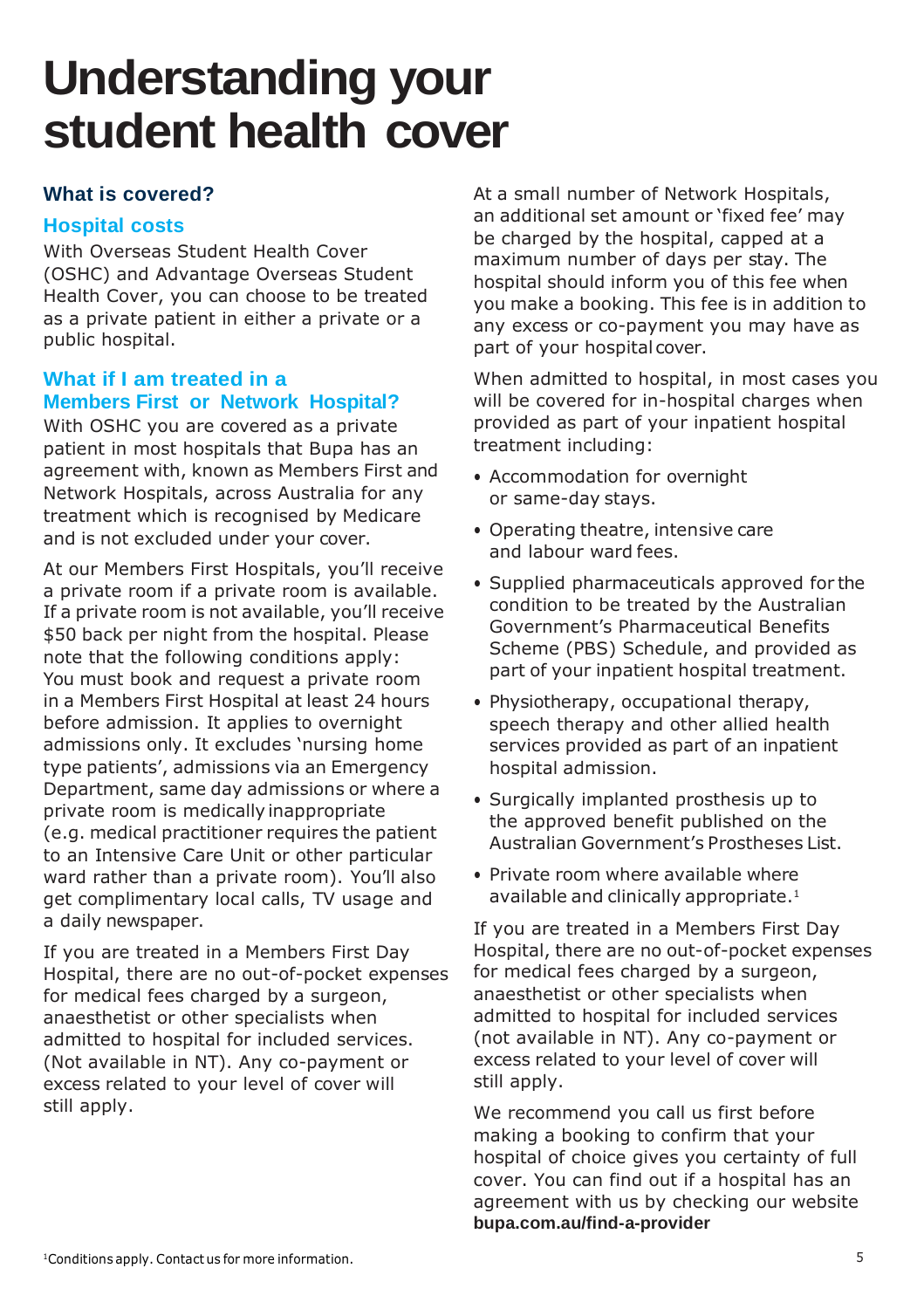#### **What happens if I choose a private hospital that Bupa doesn't have an agreement with?**

If you are admitted to a private hospital that Bupa does not have an agreement with, you will have restricted cover for your hospital costs, and cover for prosthesis up to the approved benefit in the Australian Government Prostheses List. This will apply for any treatment recognised by Medicare. unless it is excluded or restricted under your level of cover. The amount we pay will only partially cover the full cost and you will have significant out-of-pocket expenses.

It is important to note that you will be responsible for the cost of your stay and may be charged directly for your hospital accommodation, doctor's services (including any diagnostic tests), surgically implanted prosthesis (such as artificial hips) and personal expenses such as TV hire and telephone calls. Some of these hospitals bill Bupa directly for the limited benefits we pay. Please also refer to the Inpatient and Outpatient Medical Costs section of thisguide.

#### **What happens if I choose to be a private patient in a public hospital?**

Whether a public hospital will accept or admit a patient, or whether a doctor provides treatment at a public hospital, or performs a particular procedure in a public hospital, is outside of Bupa's control.

As a private patient in a public hospital you are entitled to choose your doctor, if they are available. However, it is important to understand that you may still be subject to public hospital waiting lists. Depending on your illness or condition, this may be the same doctor who would have been allocated to you by the hospital as a public patient.

If you are admitted as a private patient in a public hospital, you will have restricted cover for your hospital costs, and cover for prosthesis up to the approved benefit in the Australian Government Prostheses List.

If this benefit is less than the hospital charge, the hospital should let you know what outof-pocket expenses you will have to pay. Bupa also pays benefits for prosthesis up to the approved benefit in the Australian Government Prostheses List. The above applies for any treatment recognised by Medicare unless it is excluded or restricted under your level of cover. It is important to note that in public hospitals, private rooms are generally allocated to people who medically need them.

As a private patient in a public hospital you will also be responsible for personal expenses such as TV hire and telephone calls together with any fee doctor/surgeon charges above the benefit Bupa pays and Prostheses charges above the approved benefit in the Australian Government Prostheses List.

Please also refer to the Inpatient and Outpatient Medical Costs section of this guide.

#### **Inpatient medical costs**

These are the fees charged by your doctor, surgeon, anaesthetist or other specialist for any treatment given to you when you are admitted to a hospital as an inpatient. This includes most inpatient diagnostic tests recognised by Medicare as medically necessary (e.g. pathology, radiology). We cover you for 100% of the Medicare Benefits Schedule (MBS). This is the amount determined by the Australian Government for a specific service for Australian residents. If your doctor or specialist charges more than the MBS Fee there will be a 'gap' for you to pay.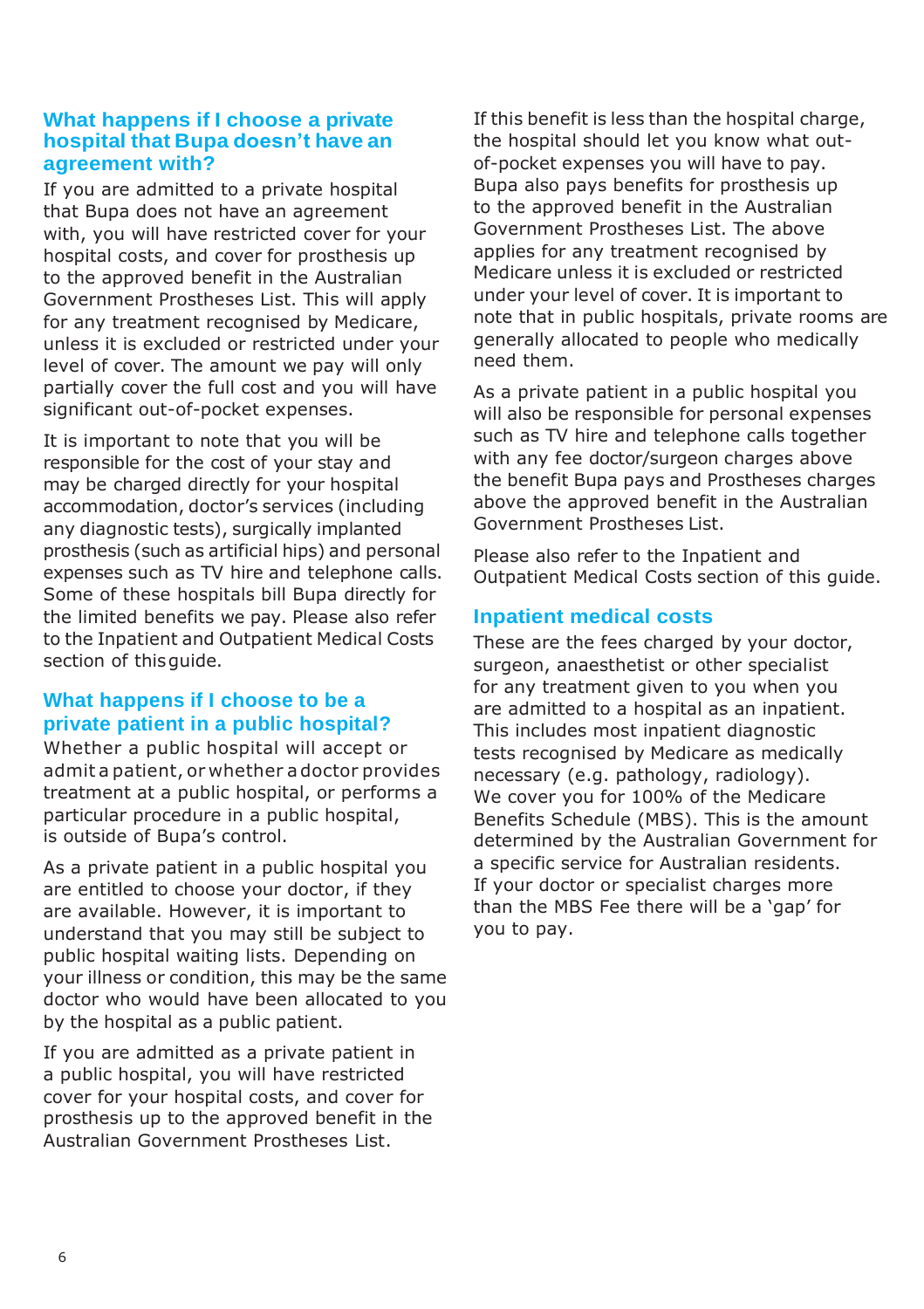#### **Cover outside of hospital (outpatient)**

Also known as outpatient medical services, this is cover for any treatment you receive where you are not admitted into hospital in Australia from a doctor or specialist in private practice (including diagnostic services such as radiology and pathology). We will cover you for up to 100% of the Medicare Benefits Schedule Fee (MBS Fee) for outpatient services. The MBS Fee is the amount determined by the Australian Government for a specific service for Australian residents. If your doctor or specialist charges more than the MBS Fee there will be a gap for you to pay.

To find out the Medicare Benefit Schedule (MBS) fee visit **mbsonline.gov.au**

#### **Medicines**

You can also receive benefits on selected pharmacy items including discharge medication prescribed as an outpatient by a doctor or specialist. This is provided the item's usage is approved by the Therapeutic Goods Administration.

See **Page 18** for more details.

#### **Repatriation benefit**

If you are on Advantage OSHC, you will receive cover for repatriation to your country of origin if you become terminally ill or if you suffer a substantial life altering illness/injury up to \$100,000. Or for the return of mortal remains up to \$10,000. Benefits are only payable once approved by Bupa.

No Repatriation Benefit will be paid if, within six months prior to the date your policy commenced, the insured was:

- first diagnosed as Terminally Ill; or,
- a reasonable person would have first become aware of the Terminal Illness; or,
- suffering a substantial Life Altering Illness/ Injury.

#### **Mental health benefits**

If you are on Advantage OSHC, you can access mental health benefits including psychology and counselling<sup>1</sup> services without having a GP care plan in place.

<sup>1</sup>Receive up to \$75 per consultation for psychology and up to \$40 for counselling, up to a maximum of \$150 per person per calendar year by recognisedproviders.Waitingperiods,policyandfundrulesapply.



### **Help reduce your medical costs with the Bupa Medical Gap Scheme**

Bupa's Medical Gap Scheme helps to remove or reduce the costs you pay for your treatment in hospital.

Where a doctor chooses to use the scheme for your treatment, they agree to only charge up to a certain fee. We'll then pay a much higher amount than we normally would to help cover the extra cost. If a doctor uses the no-gap option, we cover all of the extra charges, so you pay nothing for that doctor's medical fees. Otherwise, for each doctor choosing to use the Gap Scheme, the most you'll pay is up to \$500 out-ofpocket on medical costs. Each doctor involved in your treatment can choose to use the Bupa Medical Gap Scheme for your admission in a Public Hospital, or a Private Hospital with which Bupa has an agreement.

For more info visit **bupa.com.au/medicalgapscheme**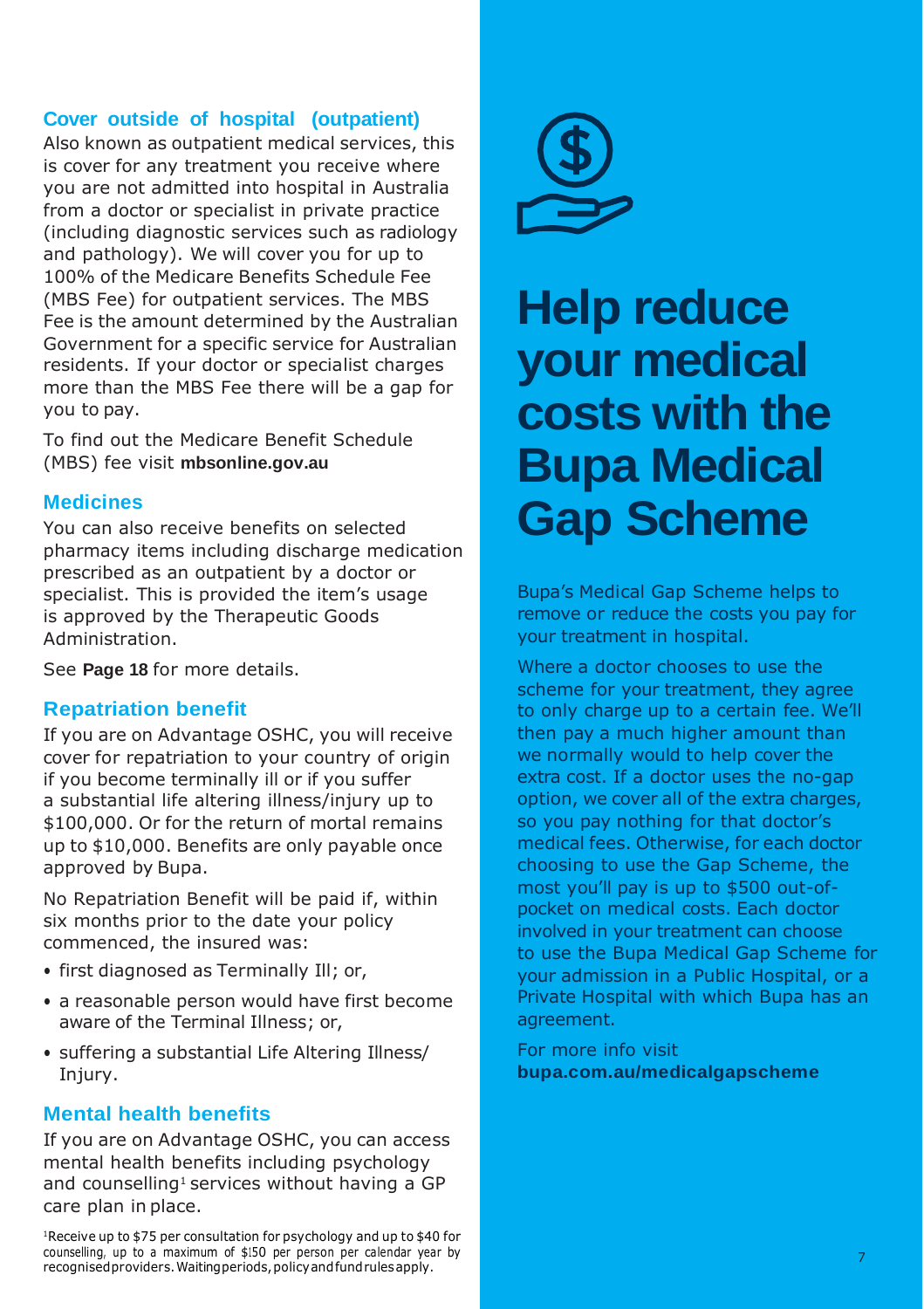## <span id="page-7-0"></span>**What is covered - Hospital Cover**

The below is a guide on the in-hospital treatments your student cover provides. For further information, refer to your policy information.

#### **StudentCover**

| <b>Hospital &amp; Medical services</b>                          | <b>OSHC</b> | <b>Advantage OSHC</b> |
|-----------------------------------------------------------------|-------------|-----------------------|
| Rehabilitation                                                  | P           | P                     |
| Hospital psychiatric services                                   | P           | P                     |
| Palliative care                                                 | P           | P                     |
| Brain and nervous system                                        | P           | P                     |
| Blood                                                           | P           | P                     |
| Bone marrow transfusion or transplant                           | P           | P                     |
| Chemotherapy, radiotherapy and immunotherapy for cancer         | P           | P                     |
| Eye (not cataracts)                                             | P           | P                     |
| Cataracts                                                       | P           | P                     |
| Ear, nose and throat                                            | P           | P                     |
| Implantation of hearing devices                                 | P           | P                     |
| Tonsils, adenoids and grommets                                  | P           | P                     |
| Bone, joint and muscle                                          | P           | P                     |
| Joint reconstructions                                           | P           | P                     |
| Joint replacements (other than Hip and Knee)                    | P           | P                     |
| Joint replacements (Hip and Knee)                               | P           | P                     |
| Back, neck and spine                                            | P           | P                     |
| Kidney and bladder                                              | P           | Р                     |
| Organ transplant                                                | P           | P                     |
| Dialysis for chronic kidney failure                             | P           | P                     |
| Digestive system                                                | P           | P                     |
| Hernia and appendix                                             | P           | P                     |
| Gastrointestinal endoscopy                                      | P           | P                     |
| Weight loss surgery                                             | P           | P                     |
| Heart and vascular system                                       | P           | P                     |
| Lung and chest                                                  | P           | P                     |
| Gynaecology                                                     | P           | P                     |
| Miscarriage and termination of pregnancy                        | P           | P                     |
| Pregnancy and birth                                             | P           | P                     |
| Assisted reproductive services                                  | 0           | 0                     |
| Male reproductive system                                        | P           | P                     |
| Diabetes management (excluding insulin pumps)                   | P           | P                     |
| Insulin pumps                                                   | P           | P                     |
| Pain management                                                 | P           | P                     |
| Pain management with device                                     | P           | P                     |
| Breast surgery (medically necessary)                            | P           | Ρ                     |
| Plastic and reconstructive surgery (medically necessary)        | P           | P                     |
| Skin                                                            | P           | P                     |
| Dental surgery                                                  | P           | P                     |
| Sleep studies                                                   | P           | P                     |
| Podiatric surgery (provided by an accredited podiatric surgeon) | P           | P                     |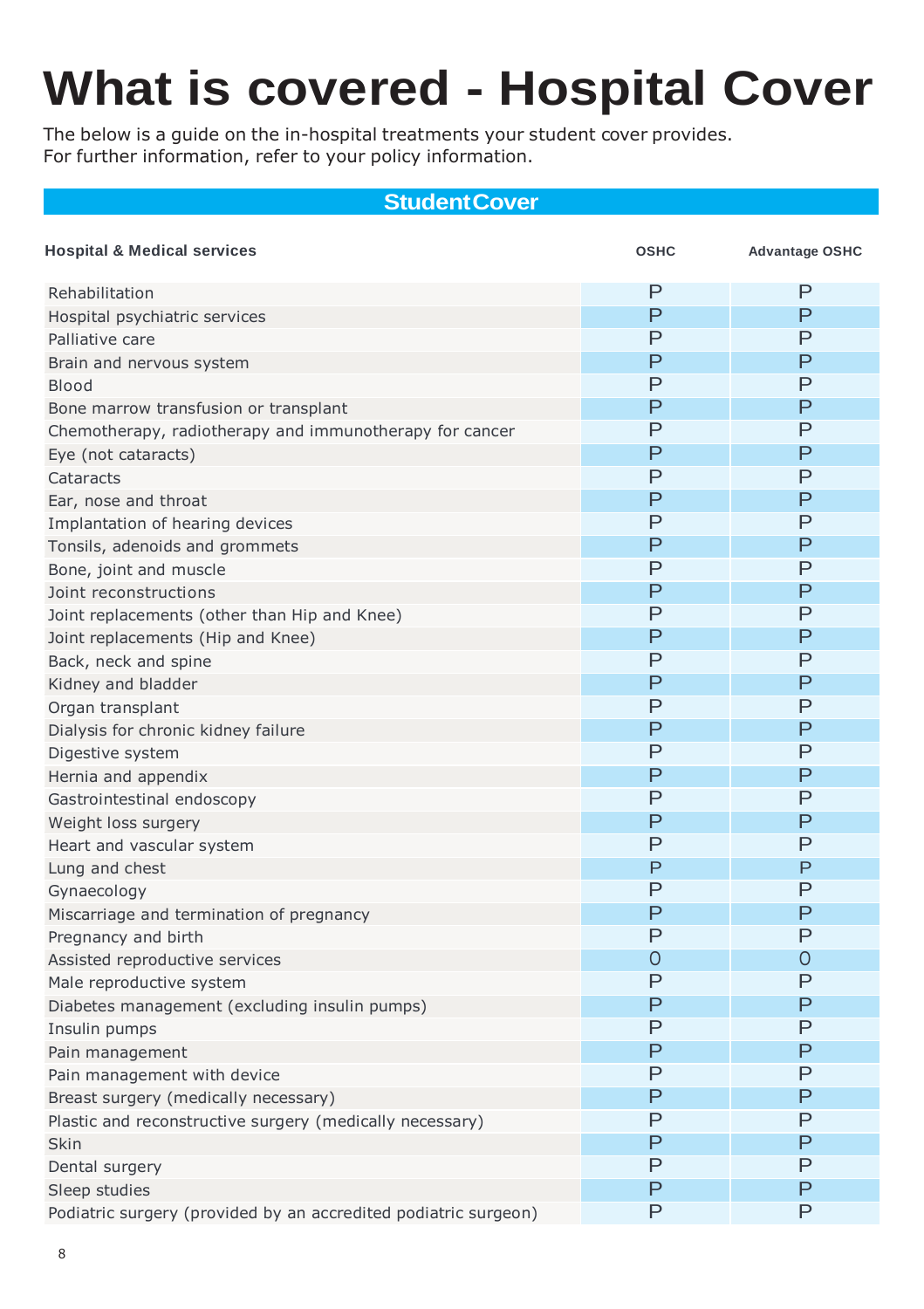**Choosing a hospital? Call us first**  We recommend you call us first on **1800 888 942** (within Australia)or **+613 9937 4223** (outside Australia) to discuss your hospital options and to get the most out of your students cover. You can also find out if a hospital has an agreement with us by visiting **bupa.com.au/find-a-provider**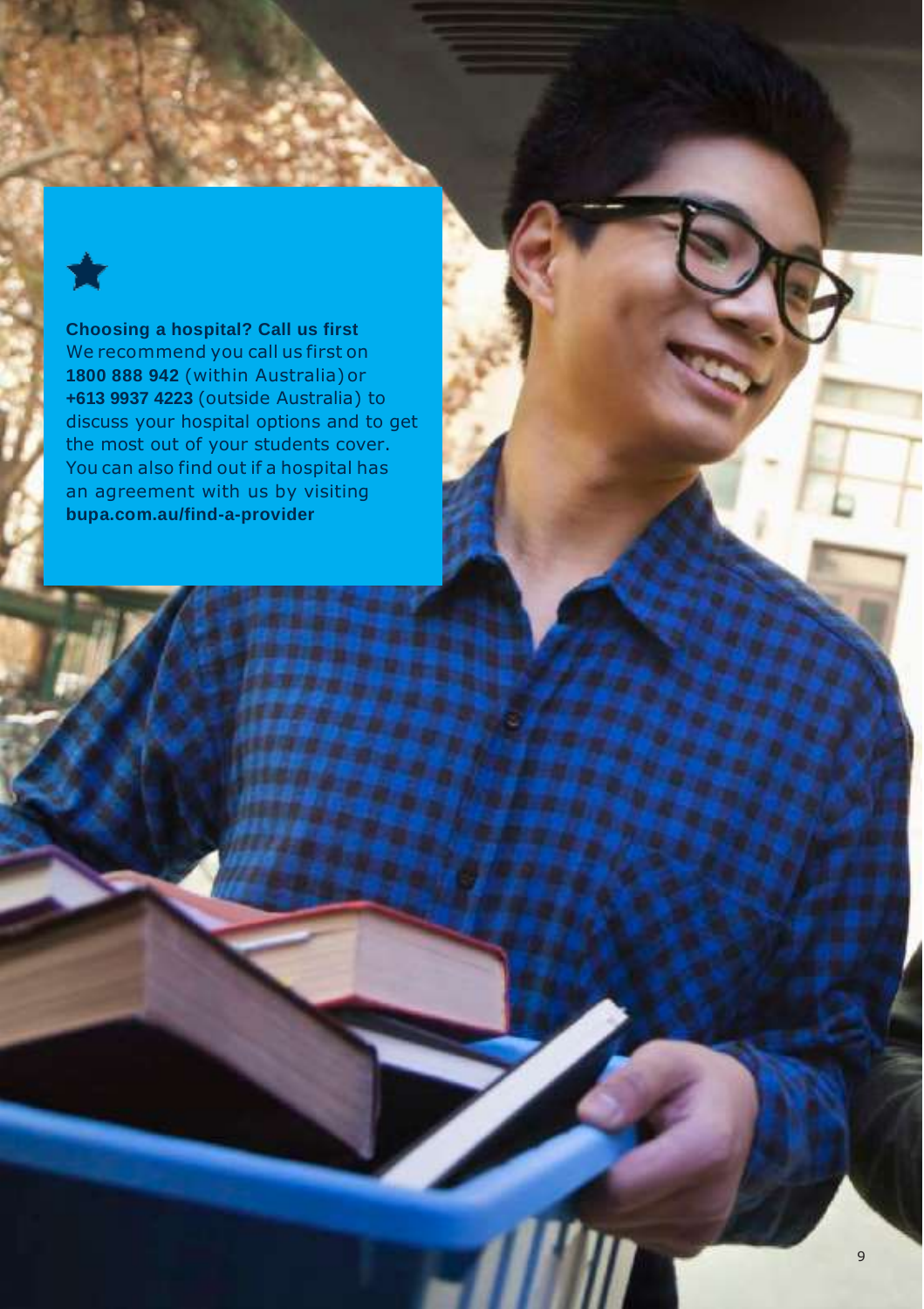### <span id="page-9-0"></span>**Ambulance Cover**

#### **Emergency Ambulance Cover**

As part of your cover you receive unlimited emergency only ambulance cover for emergency ambulance air and road transportation and on-the-spot emergency treatment by a Recognised Ambulance Provider.

You'll receive cover for ambulance transport provided by an approved ambulance service where medically necessary for admission to hospital or for Emergency Treatment. You're not covered for non-emergency transportation from a hospital to your home, a nursing home or another hospital. Whether the transportation is deemed an emergency is determined by the paramedic and usually recorded on the account.

If you need to make a claim for emergency ambulance benefits, we will give you an Ambulance Claim Form to complete.

Transportation means a journey from the place where immediate medical treatment is sought to the casualty department of a receiving hospital.

#### **Recognised Ambulance Providers**

We will generally only pay benefits towards ambulance services when they are provided by any of the following recognised providers:

- ACT Ambulance Service.
- Ambulance Service of NSW/PTS.
- Ambulance Victoria.
- Queensland Ambulance Service.
- South Australia Ambulance Service.
- St John AmbulanceNT.
- St John AmbulanceWA.
- <span id="page-9-1"></span>• Ambulance Tasmania.

### **What isnot covered**

#### **Hospital costs**

Situations when you are likely not to be covered or to have significant additional expenses include:

- During a waiting period.
- When you are treated at a non-agreement private hospital.
- For the fixed fee charged by a fixed fee hospital or a hospital that has a fixed fee service.
- When you have not been admitted into a hospital and are treated as an outpatient (e.g. emergency room treatment, outpatient antenatal consultations with an obstetrician prior to child birth) you may not be covered.
- For psychiatric and rehabilitation day programs, at a hospital that Bupa does not have an agreement with.
- Hospital treatment provided by apractitioner not authorised by a hospital to provide that treatment.
- Hospital treatment for which Medicare pays no benefit, including: medical costs in relation to surgical podiatry (including the fees charged by the podiatrist); cosmetic surgery; respite care; experimental treatment and/ or any treatment/procedure not approved by the Medical Services Advisory Committee (MSAC).
- Personal expenses such as: pay TV, non-local phone calls, newspapers, boarder fees, meals ordered for your visitors, hairdressing and any other personal expenses charged to you unless included in your cover.
- If you are in hospital for more than 35 days and you have been classified as a 'nursing home type' patient. In this situation you may receive limited benefits and be required to make a personal contribution towards the cost of your care.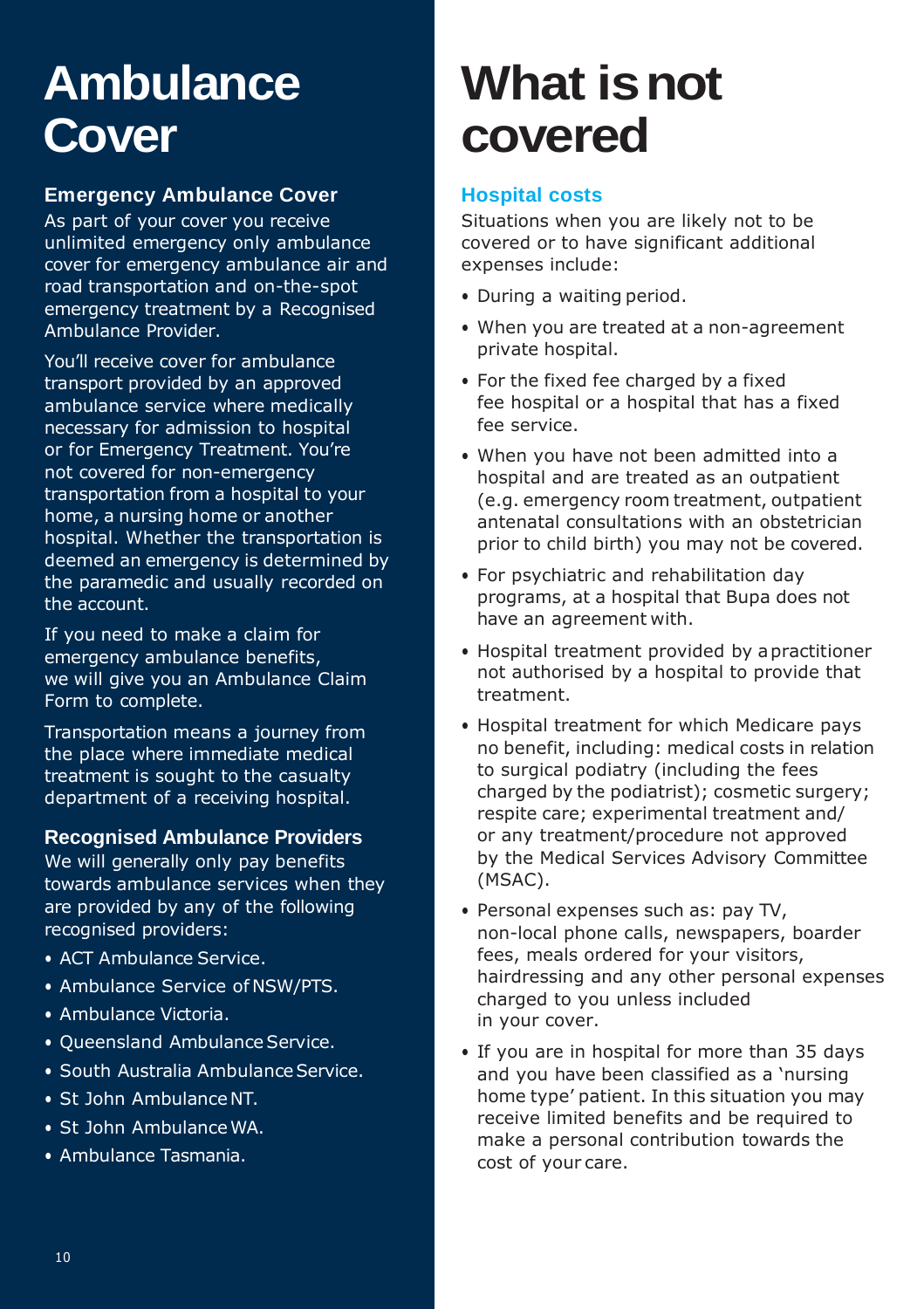- Some hospital-substitute treatment and operative services that are a continuation of care associated with an early discharge from hospital.
- For pharmaceuticals items supplied upon discharge from the hospital unlesscovered on your OSHC or Extras cover.
- If you choose to use your own allied health provider (e.g. chiropractors, dieticians or psychologists) rather than the hospital's practitioner for services that form part of your inpatient hospital treatment.
- Where compensation, damages or benefits may be claimed by another source (e.g. workers compensation).
- For any amount charged by a public or non-agreement private hospital which is not covered by us or which is above the benefit that we pay.
- Treatment for any children on a family membership if they are over 18 years of age.
- Additional charges applied for private room accommodation in a public hospital.
- Non-PBS, high cost drugs.
- For any treatments or services rendered outside Australia. This includes:
	- Treatment arranged before you arrived in Australia
	- Treatment while travelling to or from Australia
	- Expenses for treatment outside of Australia
	- Transportation into or out of Australia in any circumstance
- Cosmetic surgery. See definitions on **Page 17** for more information.

#### **Medical costs**

You will not be covered for:

- Medical services for surgical procedures performed by a dentist, podiatrist, or any other practitioner or service that is not eligible for a rebate through Medicare.
- Costs for medical examinations, x-rays, inoculation or vaccinations and other treatments required relating to acquiring a visa for entry into Australia or permanent residency visa.

#### **Waiting periods**

The following waiting periods apply to Overseas Student Health Cover:

| <b>Hospital cover</b>                                                        | <b>Waiting period</b>   |  |
|------------------------------------------------------------------------------|-------------------------|--|
| Pre-existing conditions,<br>aliments or illnesses of a<br>psychiatric nature | $2$ months <sup>2</sup> |  |
| Pre-existing conditions,<br>aliments or Illnesses                            | 12 months               |  |
| Pregnancy and birth                                                          | 12 months               |  |

No waiting period applies to a pre-existing condition, ailment or illness of a psychiatric nature for Advantage OSHC customers.

If you receive treatment that falls within a waiting period, you will have to pay for some or all of the hospital and medical charges unless the treatment is classed as Emergency Treatment.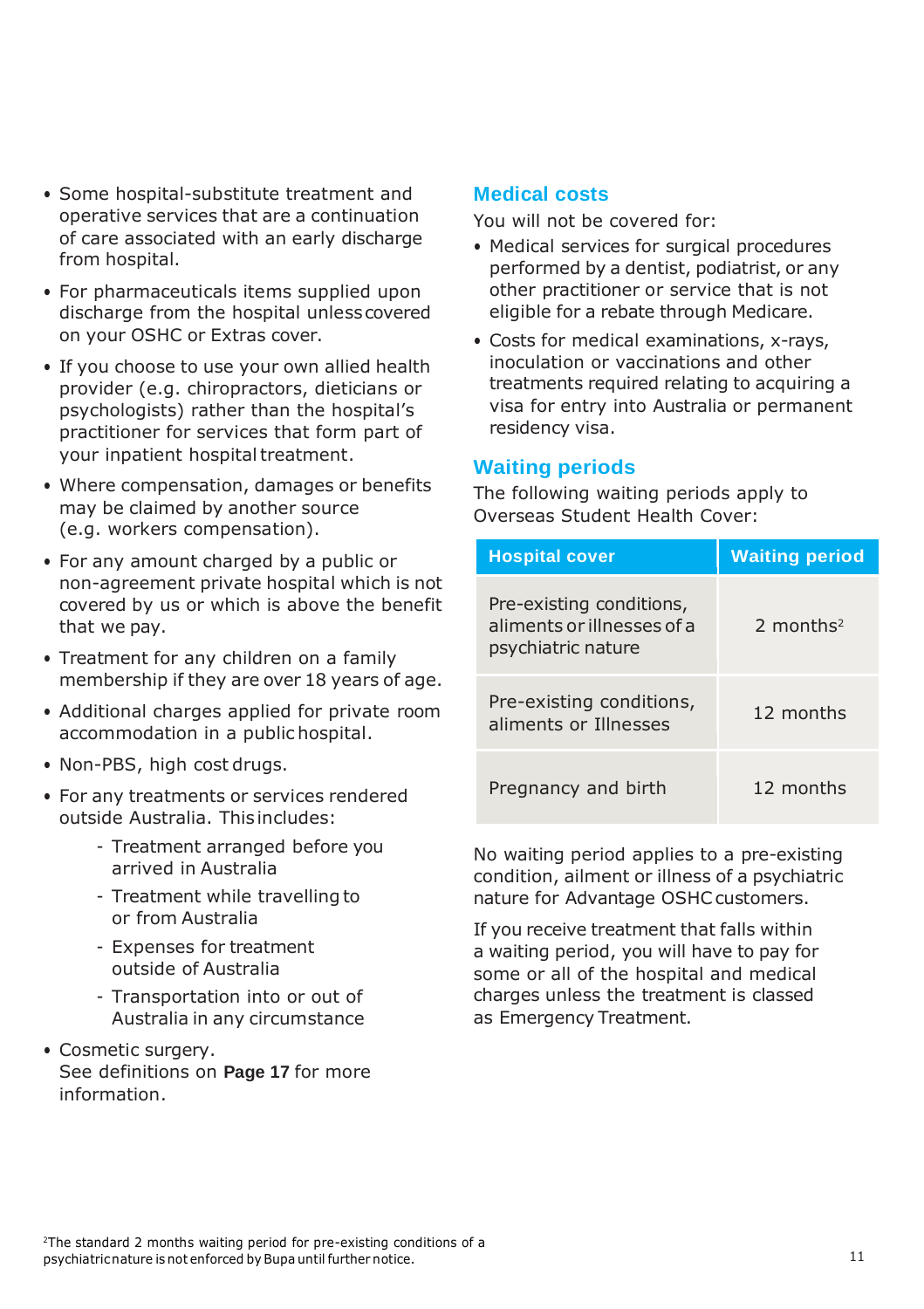## <span id="page-11-0"></span>**When to contactus**

If you have been a Bupa member for less than 12 months on your current OSHC, it is important to contact us before you are admitted to hospital and find out whether the pre-existing condition waiting period applies to you. We need about five working days to make the pre-existing condition assessment, subject to the timely receipt of information from your treating medical practitioner/s.

Make sure you allow for this timeframe when you agree to a hospital admission date. If you proceed with the admission without confirming benefit entitlements and we (the health fund) subsequently determine your condition to be pre-existing, you will be required to pay all hospital charges and medical charges not covered by Medicare.

#### **Planning for a baby**

If you are thinking about starting a family we recommend that you contact us to check whether your current coverincludes pregnancy and birth in advance. This is because there is a 12-month waiting period applied to pregnancy and birth conditions.

No waiting periods will apply to the newborn provided they have been added to the appropriate family cover within 90 days of their birth.

#### **Eligibility and Types of membership**

To be eligible for OSHC, you must hold a student visa, be in a process of applying for a student visa or be on a bridging visa whilst applying to extend your student visa. There are 3 different types of OSHC membership available:

- **• Single**  Cover for student only. Student is defined as the primary student visa holder.
- **• Couples**  Cover for student and their partner as listed on the student's dependant visa.
- **• Family**  Cover for student, their partner and their dependent children under 18 years of age if they live with the student in Australia.

Note, student's partner and/or dependent children as listed on the student's dependant visa must be on the same membership as the student.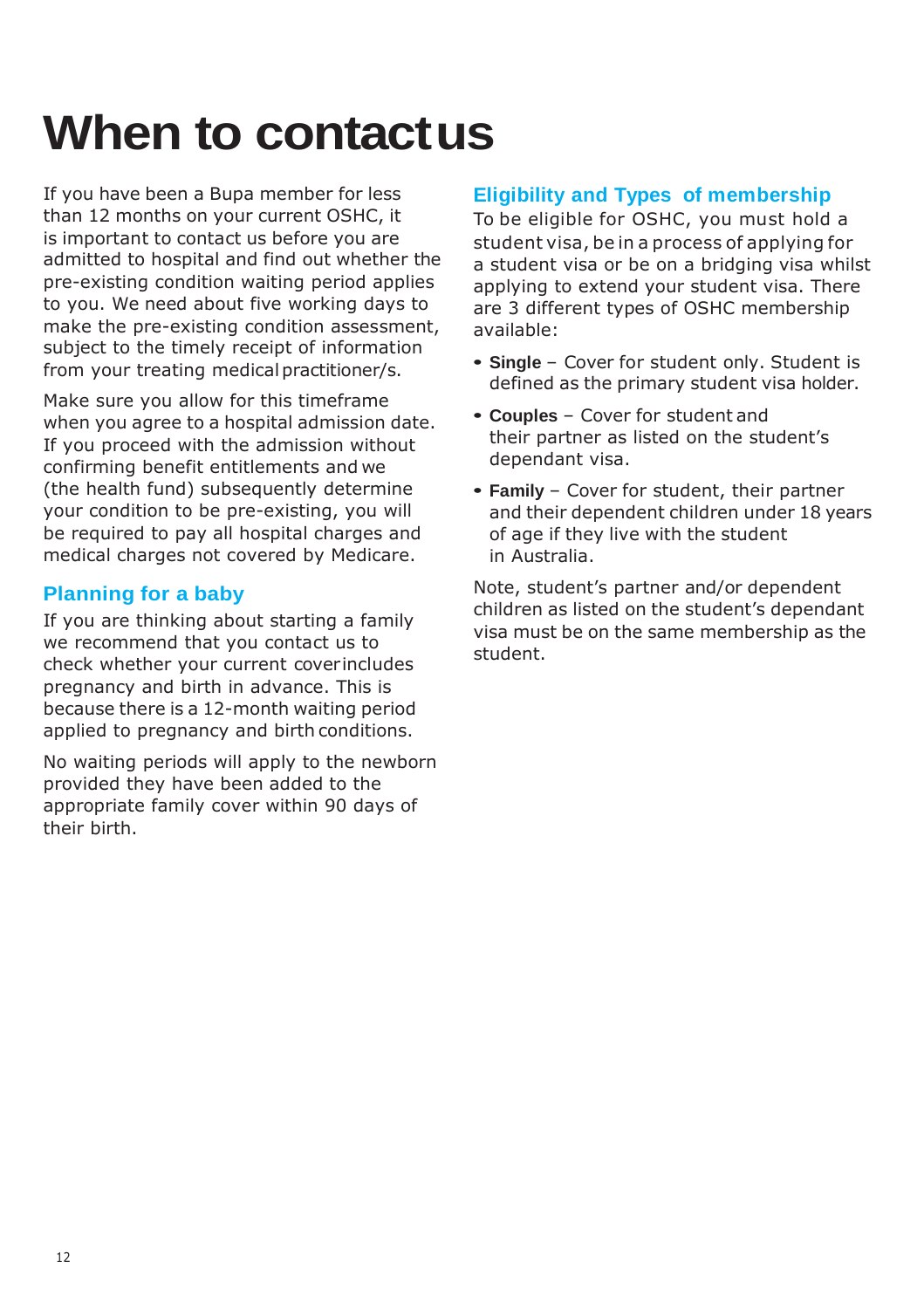### <span id="page-12-0"></span>**Additional benefits**



### **24 hour Student Advice Line**

Our 24 hour Student Advice Line provides advice and assistance, in 180 languages, for a range of emergency situations including:

- Medical and accident assistance.
- Home and property inquiries.
- General tax and legal enquiries.
- Personal safety, drug or alcohol issues.
- Trauma counselling.

Call **1300 884 235**

### **BupaPlus<sup>\*</sup>**

With discounts and offers from over 40 partners, Bupa Plus is our way of saying thanks to everyone who chooses Bupa as their health insurer.

Visit **myBupa.com.au** to redeem these offers and more.\*

\*Terms and conditions apply.



#### **Bupa health and wellness**

- Find reliable health information.
- Track and manage health goals.
- Get a snapshot of your health status and explore your 'real' health age.

#### Visit **bupa.com.au/health**

#### **myBupa**

Once registered, you'll have instant access and can do the following 24/7:

- Submit a claim online.
- Update your contact details.
- Order a membership card.
- Renew your cover.
- View information about what you're covered for.
- View claims history.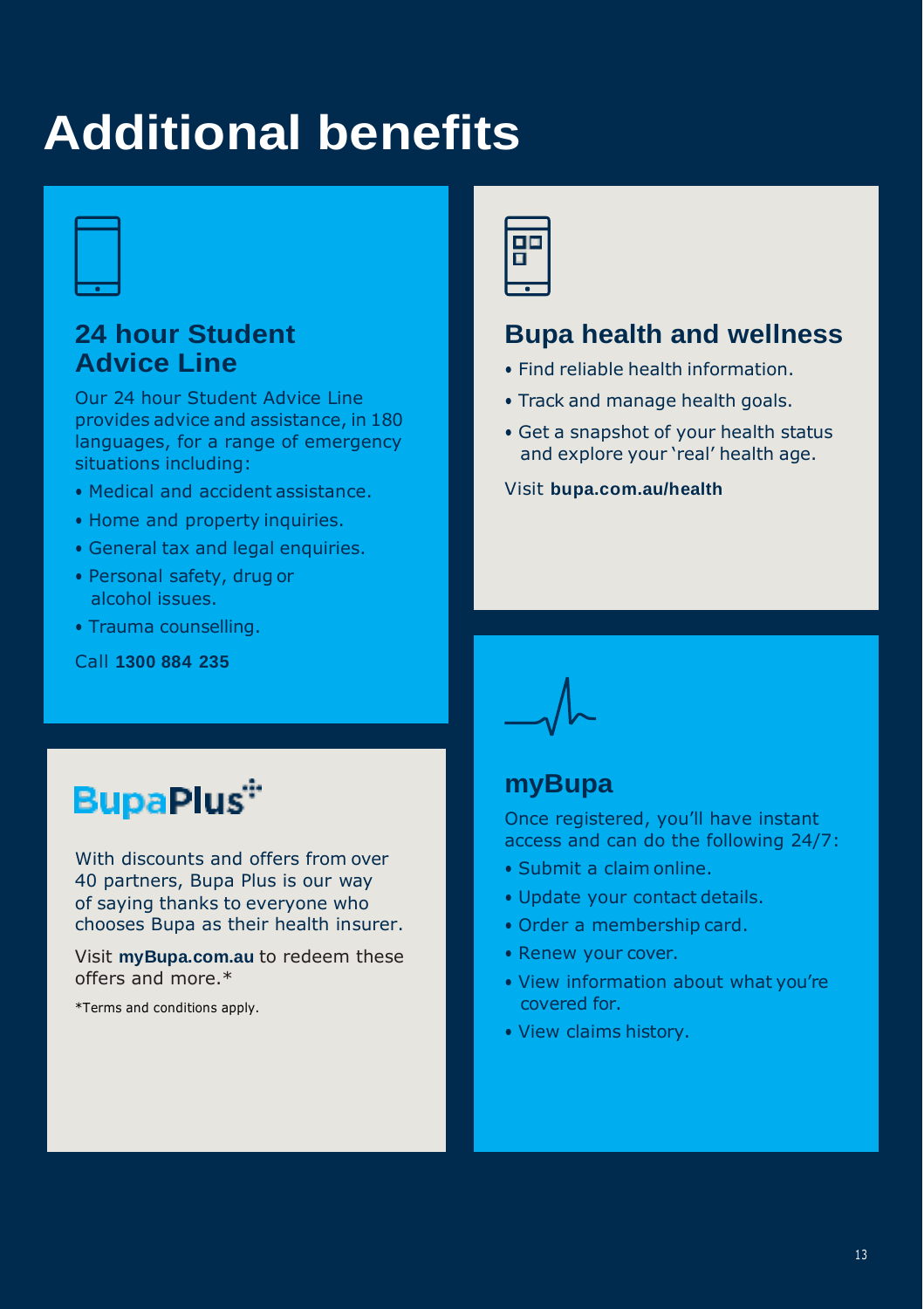### <span id="page-13-0"></span>**Extras Cover**

#### **What is covered?**

With OSHC Extras or any Domestic Extras cover, you can claim benefits for some services that may not be covered by Medicare. You can claim for the services listed that are included on your cover, as long as benefits are not claimable from a third party.

#### **For example, Medicare may not provide benefits for:**



#### **Extras cover allows you to claim benefits for extra services as long as:**

- The treatment is given by a provider in private practice provider who is recognised by us for benefit purposes.
- They meet the criteria set out in our policies and Overseas Student Health Cover rules and Fund Rules.

We recommend you contact us before making a booking to confirm how much you can claim and to check that your chosen provider is recognised by us.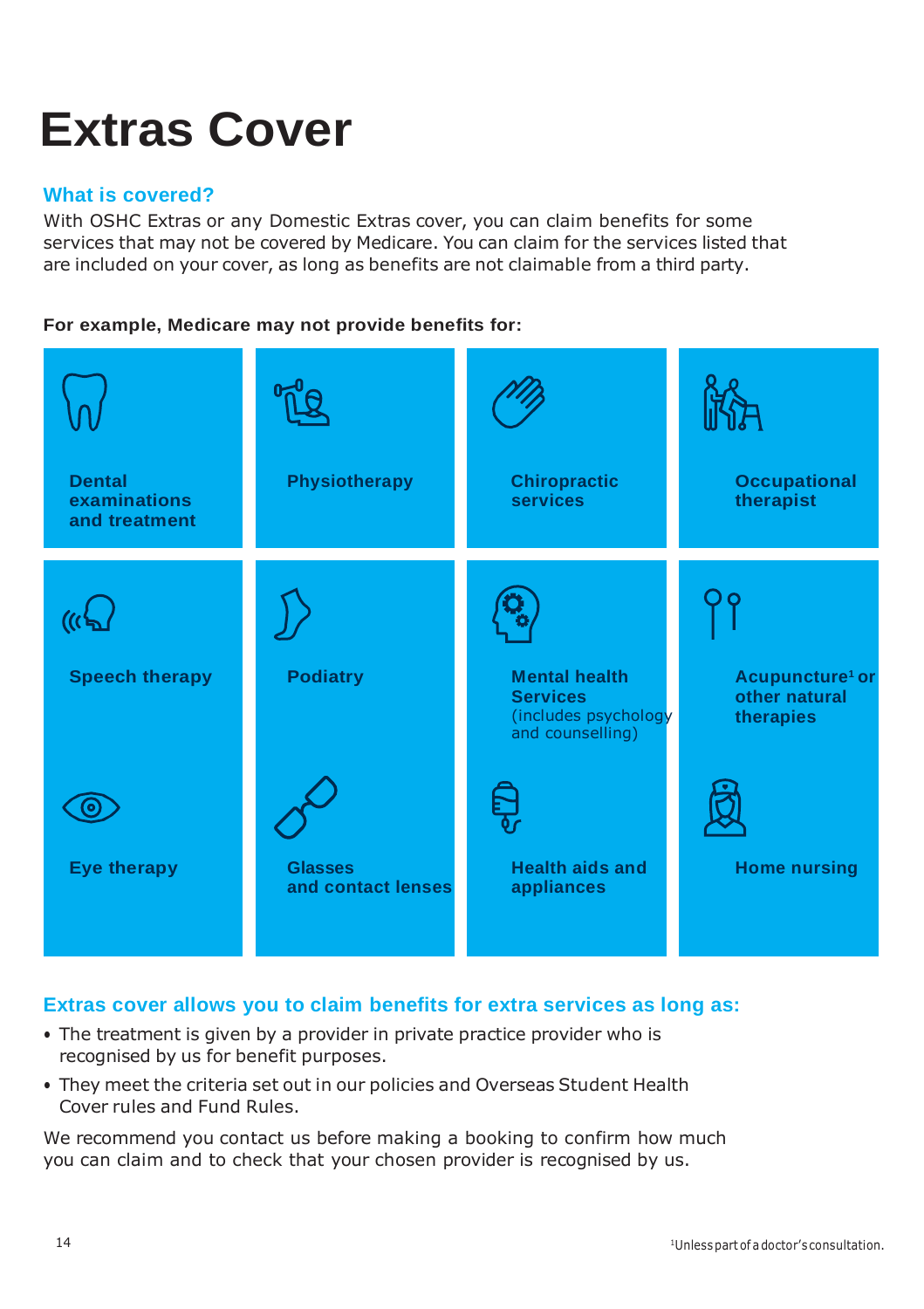#### **Members First Provider Network**

Bupa Members First is an extensive network of healthcare professionals including dental, optical, physiotherapy, chiropractic and podiatry providers. OSHC Extras is available exclusively through this network with the benefit of 100% cover on the set number of included services (subject to yearly visit limits). This means you won't have to pay any out-of-pocket expenses when you visit a Members First Network provider for these services. OSHC Extras does not cover any services at non-Bupa Members First healthcare providers.

|   | <b>Members First Extras -</b><br><b>What's Covered</b>          | Yearly<br><b>visits</b> |
|---|-----------------------------------------------------------------|-------------------------|
| Р | Dental check up <sup>2</sup>                                    | 1                       |
| P | Physio, chiro and / or<br>podiatry consultations                | 3                       |
| P | Bonus Dollars - \$50 for<br>singles, \$100 for couples          | 1                       |
| P | <b>Bupa Optical</b><br>- \$50 voucher <sup>3</sup>              | 1                       |
| P | Consultations via phone<br>with Bupa Dietitians <sup>4</sup>    | C                       |
|   | A 2 month initial waiting period<br>for Extras services applies |                         |

#### **Bonus Dollars**

We will contribute a total of \$50 (\$100 for couple and family memberships), payable once per year, that can be shared across your extras services to put towards out-ofpocket (extras) expenses at Members First healthcare providers (e.g. for a filling or additional physio treatment).

<sup>2</sup>Includes exam, scale and clean, fluoride andtwo bitewing x-rays only. <sup>3</sup>Provision of email address required for you cherdelivery. <sup>4</sup>Bupa Dietitian consultations are available andconductedin English only.

#### **What is not covered?**

Extras benefits will not be payable:

- During a waiting period.
- Where a service is not included on your product.
- Where a third party, including Medicare, a Australian Government body, or an insurance company provided a benefit (except for hearing aids and breast prosthesis items).
- For different services within the same service type from the same provider on the same day. For example, if you went to see an acupuncturist and then received a massage from the same provider on the same day, you cannot claim for both services.
- When a provider is not recognised by us for benefit purposes.
- For any treatment or service rendered outside Australia.
- When you have reached the limits on your product including yearly, lifetime or service limits for the service you are claiming.

#### **Waiting periods**

An initial waiting period of 2 months applies for OSHC Extras cover. The following waiting periods apply for Domestic Extras cover:

| <b>Extras cover</b>                              | <b>Waiting period</b>   |
|--------------------------------------------------|-------------------------|
| All other Extras services                        | 2 months                |
| Hire and repair of health<br>aids and appliances | 6 months                |
| Health management<br>programs                    | $6$ months <sup>4</sup> |
| Major dental                                     | 12 months               |
| Orthodontics                                     | 12 months               |
| Purchase of health aids<br>and appliances        | 12 months               |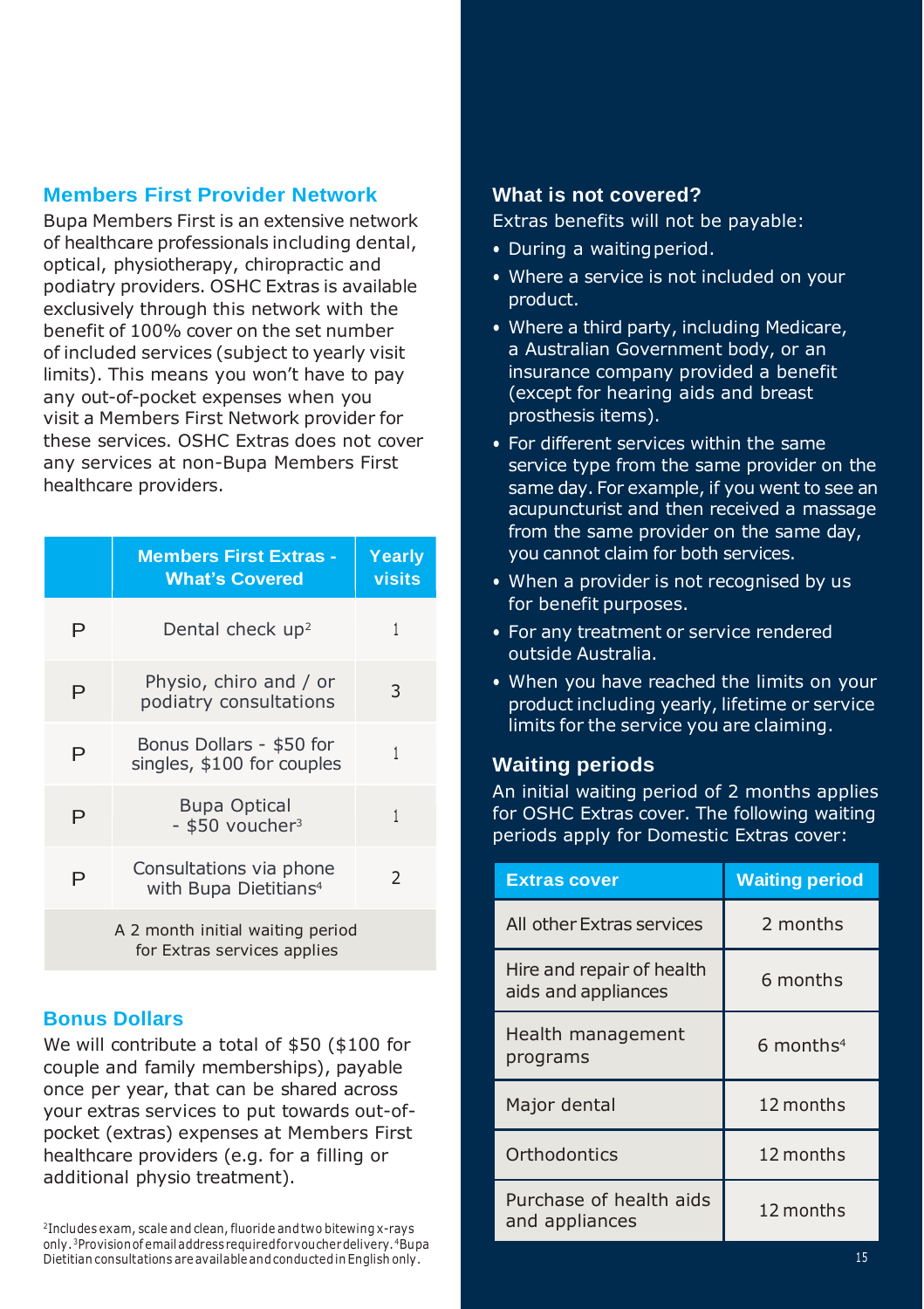## <span id="page-15-0"></span>**Changing your cover**

#### **Switching from another OSHC provider**

If you're changing from another OSHC provider to Bupa, you'll continue to be covered for all benefit entitlements that you had on your old cover, as long as these services are offered on your new cover with us, and there is no gap between your previous OSHC and your Bupa cover. This is referred to as 'continuity'.

When changing health funds, extras benefits paid by your old fund will be counted towards your yearly limits in your first year of membership with us. Any benefits paid by your old fund also count towards lifetime maximums.

#### **Changing your visa**

If you change your overseas student visa to another visa which allows you to continue your stay in Australia, you will no longer be eligible for OSHC. You can however, change to one of our overseas visitor covers. You will continue to be covered for all benefit entitlements on your old cover, as long as you change over within 60 days of your OSHC end date. Contact us for more details.

#### **Becoming a permanent resident**

If you become a permanent Australian resident, you can change to one of our domestic health covers. You will continue to be covered for all benefit entitlements on your old cover, as long as you change over within 60 days of your OSHC end date. Don't forget that, unless you transfer to a domestic health cover policy within 12 months of becoming eligible for full Medicare benefits, you may be required to pay the Lifetime Health Cover (LHC) loading. Ask us for more details.

#### **Changing your cover with us**

If you change your health cover, you may need to wait before you can access your new benefits. Where your new level of cover is higher than what you previously held, the lower level of benefit applies. Please refer to the listed waiting periods included earlier in this guide.

During this time you will be covered, however you will receive the lower benefits of the two covers (this includes any applicable excess).

If you choose a lower level of cover than you previously held, then the lower benefits on your new level of cover will apply immediately and may include different excess levels. You may also need to serve waiting periods for services or treatments that weren't covered on your previous cover. In this case you won't be covered during the waiting period. If you have any questions about waiting periods, just contact us.

#### **Ending your membership**

It is a condition of your student visa that you maintain a current OSHC policy while you are studying in Australia. Bupa will only refund any premium paid for your OSHC policy under the following circumstances:

- You decide not to come to Australia to commence yourstudies.
- Your student visa extension is refused by the Department of Home Affairs (DHA).
- You are transferring to another visa type (e.g.temporary or permanent residency).
- You are ceasing your studies and going back home overseasearly.
- You are transferring toanother OSHC provider.
- If your student visa is cancelled.

You will need to provide proof of any of the above circumstances along with your refund request. For example, a copy of a letter from Department of Home Affairs explaining that your student visa is cancelled, or proof of membership with another OSHC provider.

To cancel your OSHC membership, and obtain a refund, simply complete a refund form and attach any relevant supporting documents.

We are obligated to inform Department of Home Affairs if your OSHC membership is cancelled and/or we refund your premium.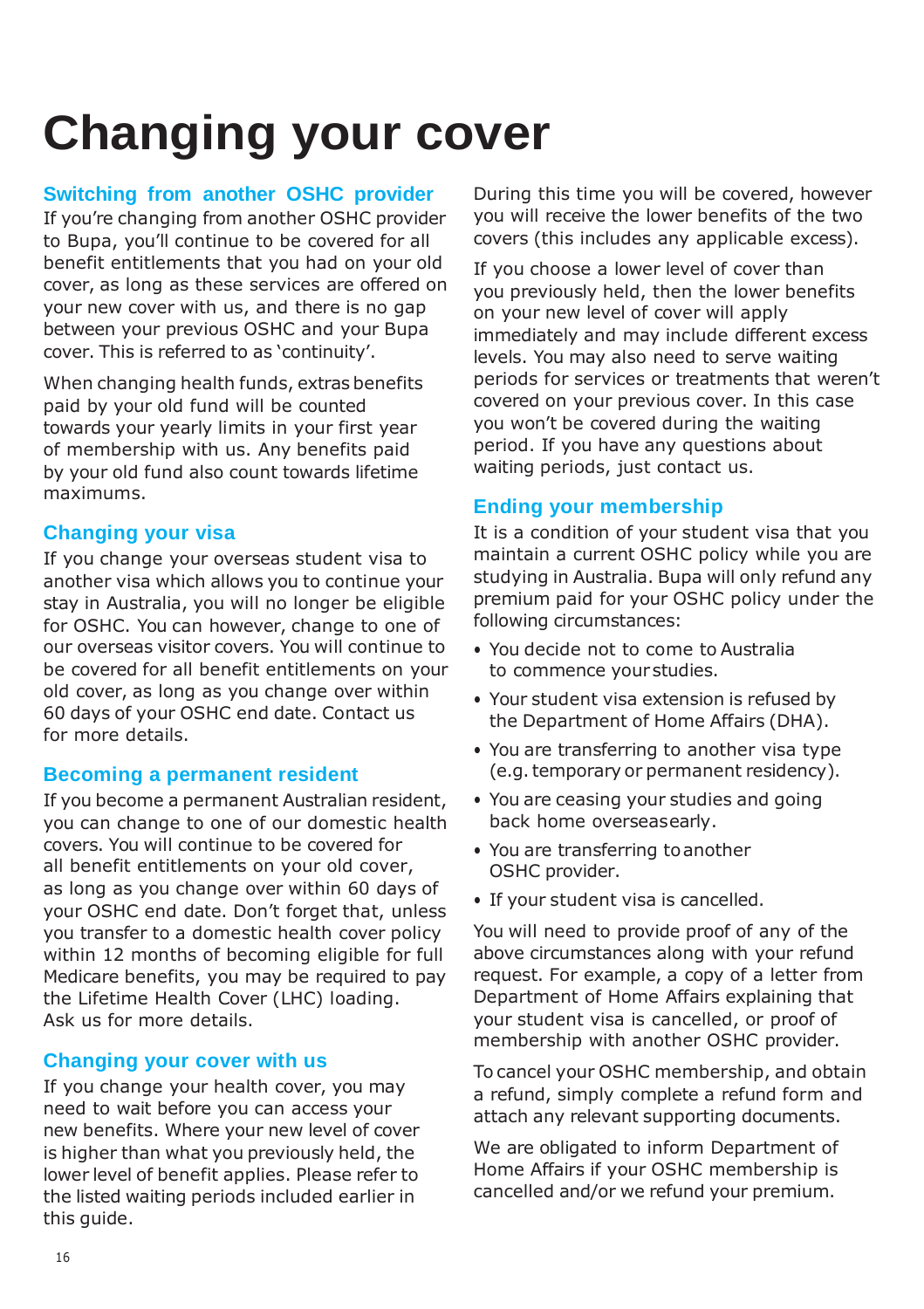## <span id="page-16-0"></span>**Definitions**

#### **Agents**

A third party such as a broker or agent may establish and administer your policy or corporate health plan. In these cases, some information about you such as your name, address and other policy information will be given and received from the agent to help Bupa HI administer your policy or corporate health plan. This will not include personal claims information (also see Privacy Statement on **Page 20**).

#### **Calendar year**

A calendar year is 1 January to 31 December.

#### **Bupa-friendly doctors**

A Bupa-friendly doctor has a direct billing agreement with Bupa to help reduce or eliminate your out-of-pocket expenses.

Visit **bupa.com.au/find-a-doctor** to find your nearest Bupa Friendly Doctor.

#### **Cosmetic Surgery**

A cosmetic treatment is one which is concerned with altering the appearance of a body part or tissue which lies within the bounds of normal variation.

Examples of Cosmetic Surgery:

- Rhinoplasty (nose reconstruction) without previous trauma or congenital defect.
- Breast enlargement.
- Liposuction.

#### **Emergency admissions**

In an emergency, we may not have time to determine if you are affected by the pre-existing condition rule before your admission. Consequently, if you have been a Bupa member for less than 12 months you might have to pay for some or all of the hospital and medical charges if you are admitted to hospital and you choose to be treated as a private patient, and we later determine that your condition was pre-existing.

We tell you more about pre-existing conditions on **Page 18**.

#### **Emergency Treatment**

'Emergency Treatment' is any treatment required where a person:

- Is in a life threatening situation and requires urgent assessment and resuscitation.
- Has suspected acute organ or system failure.
- Has an illness or injury where the function of a body part or organ is acutely threatened.
- Has a drug overdose, toxic substance or toxin effect.
- Has psychiatric disturbance whereby the health of the person or other people are at immediate risk.
- Has severe pain and the function of a body part or organ is suspected to be acutely threatened.
- Has acute haemorrhaging and requires urgent assessment andtreatment.
- Has a condition that requires immediate admission to avoid imminent threat to their life and where a transfer to another hospital is impractical.

#### **Exclusions**

If you require treatment for a specific procedure or service that is excluded under your level of cover you will not receive any benefits towards your hospital, medical and prosthesis costs and you may have significant out-of-pocket expenses.

If a service is not covered by Medicare there will be no benefit payable from your student cover so you should always check with us to see if you're covered before receiving treatment.

#### **Life Altering Illness/Injury**

An illness/injury considered to be a serious medical condition leading to a reduction in life expectancy to less than 12 months, a requirement for ongoing care support or continuous inpatient hospitalisation, or any other deficit or health care need as assessed by a Medical Practitioner appointed byBupa as warranting support for repatriation.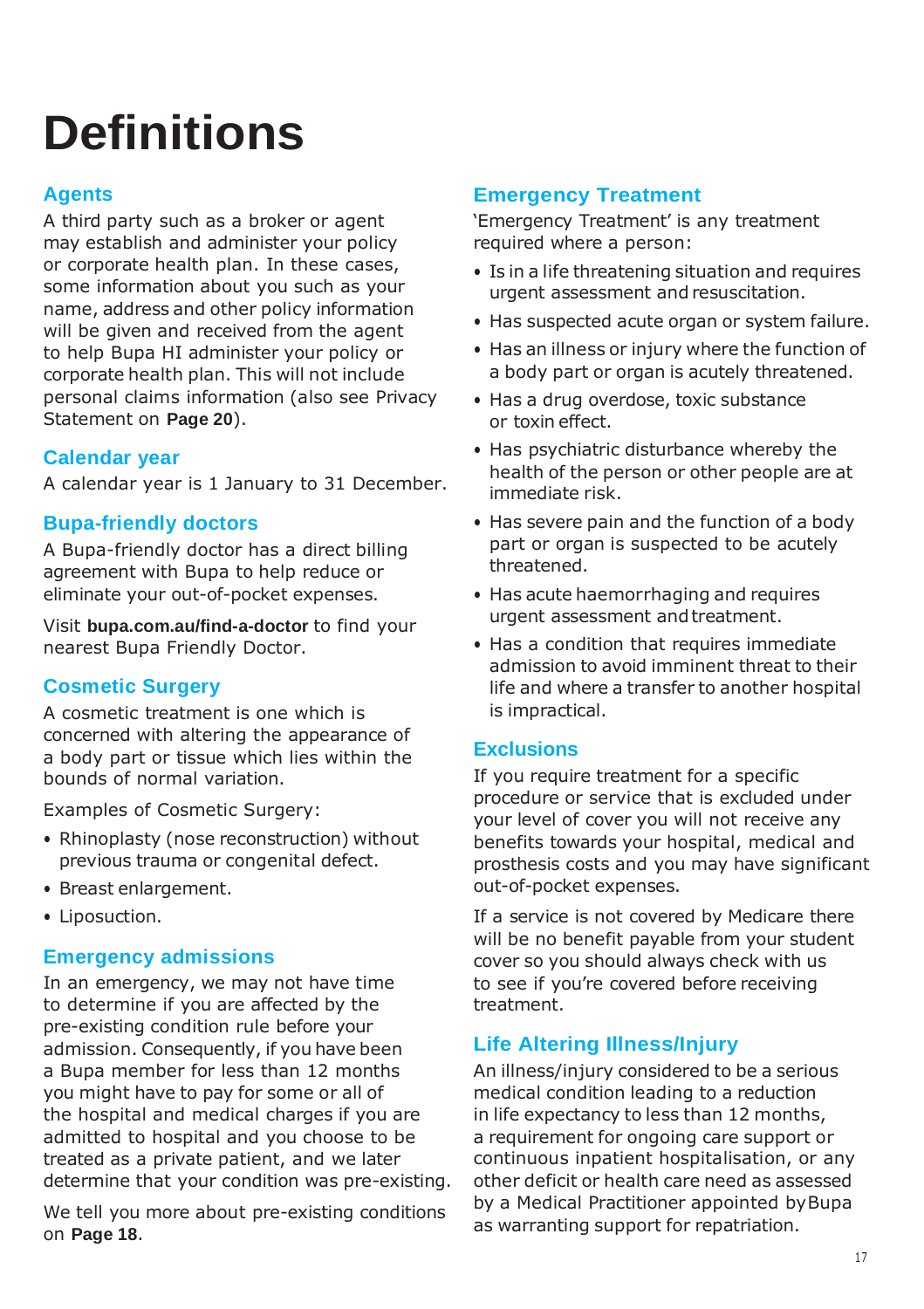#### **Medical Practitioner**

A person registered or licensed as a medical practitioner under a law of a State or Territory. This does notinclude anyone whose registration or licence to practise has been suspended or cancelled following an inquiry relating to his or her conduct and whose registration or licence has not beenreinstated.

#### **Mortal Remains**

The body of the deceased person for the purposes of Repatriation benefits. Does not include cremation or ashes of a deceased person.

#### **Out-of-pocket expenses**

You are likely to experience out-of-pocket expenses when you are not fully covered for services and benefits, or when a set benefit applies. You should refer to what is and isn't covered on your OSHC and any Extras cover you hold to determine when an out-of-pocket expense may occur. You should also refer to our Overseas Student Health Cover Rules for any additional information on benefits payable. A copy of our Overseas Student Health Cover Rules can be found on our website or in our local Bupa Health Insurance store. It is important to ensure when being admitted to hospital that Informed Financial Consent is provided to you for a pre-booked admission to allow you to understand any out-of-pocket expenses upfront. If you have received any out-of-pocket expenses and require clarification, please contact us directly.

#### **Pharmacy**

On OSHC you may receive benefits for selected prescription items prescribed as an outpatient that are Australian Government's Pharmaceutical Benefit Scheme (PBS) Schedule listed or non-PBS listed and TGA approved, prescribed by a doctor or a specialist and not appearing on our exclusions list. Refer to your cover details for more information.

If you take out optional Extras cover, your extras pharmacy entitlement pays benefits on prescription items that are only non-PBS listed and TGA approved and not appearing on our exclusions list.

When you make a claim, we will deduct a PBS co-payment fee and pay the remaining balance up to the set amount under your OSHC or chosen level of Extras cover.

There are some items that are not covered by our OSHC or extras pharmacy benefits and these include:

- Over-the-counter and non-prescriptionitems.
- Compounded items.
- Weight loss medication.
- Body enhancing medications (e.g. anabolic steroids).

#### **Pharmacy in-hospital**

When in hospital, if you are treated with drugs that are not approved by the Pharmaceutical Benefits Scheme (PBS) Schedule, you may not be fully covered and the hospital may charge you for all or part of the cost. You should be advised by the hospital of any charges before treatment.

#### **Pre-existing conditions**

A pre-existing condition is any condition, ailment or illness that you had signs or symptoms of during the six months before you joined or upgraded to a higher level of cover with us. It is not necessary that you or your doctor knew what your condition was or that the condition had been diagnosed. If you knew you weren't well, or had signs of a condition that a doctor would have detected (if you had seen one) during the six months prior to joining or upgrading, then the condition would be classed as pre-existing.

A doctor appointed by us decides whether your condition is pre-existing, not you or your doctor. The appointed doctor must consider your treating doctors' opinions on the signs and symptoms of your condition, but is not bound to agree withthem.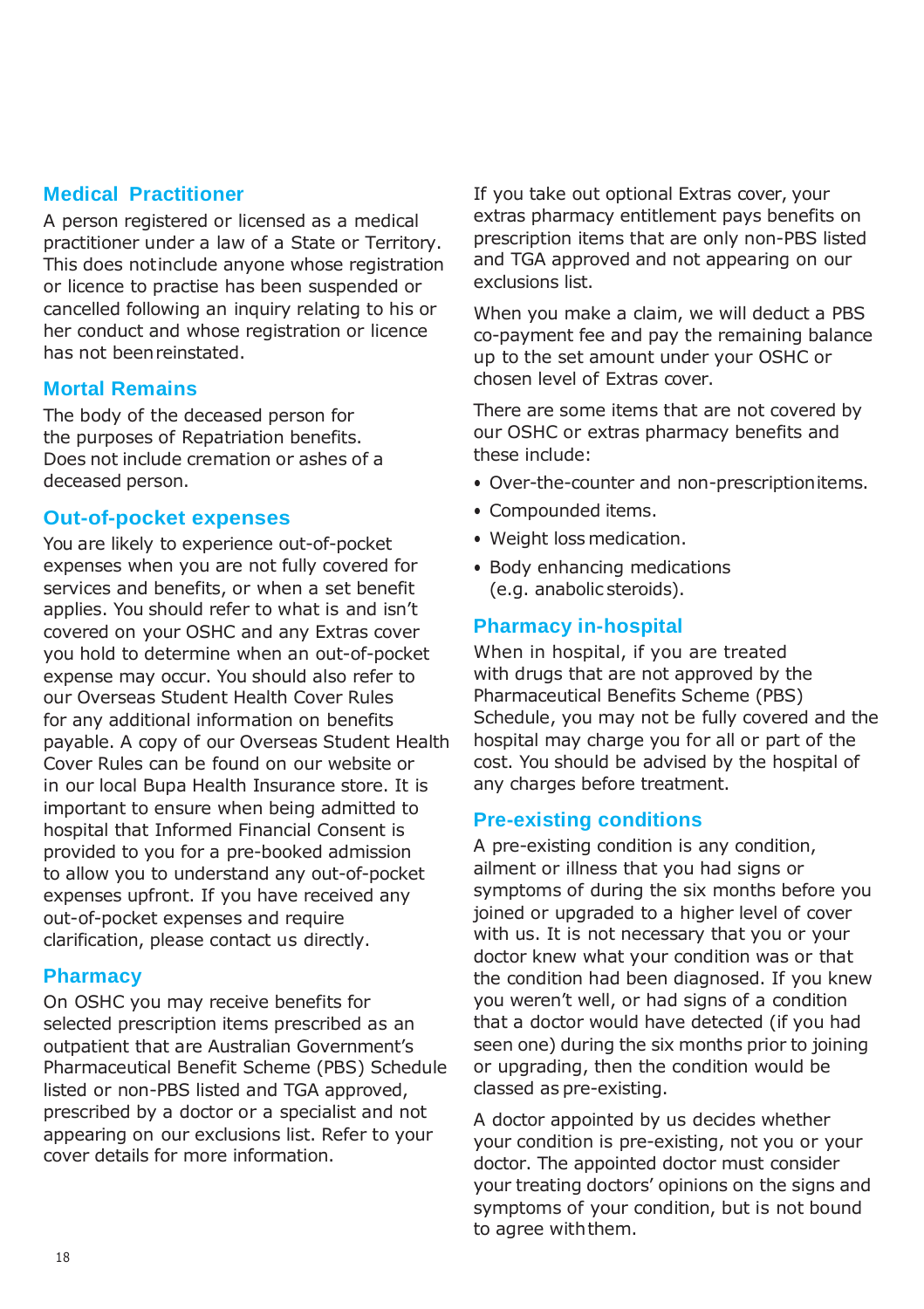#### **Premium and benefits for OSHC**

To access the benefits available on your level of cover, you need to:

- Complete the application process and pay your premium in full before the start date of your level of cover.
- Advise us of any change of address.
- Ensure that newborns are enrolled onto a family membership within 90 days of their birth to avoid any waiting periods for your baby.
- Contact us to remove your adult children from your OSHC membership when they turn 18 years of age as they no longer qualify under your level of cover.
- Provide proof of purchase ofwhat you have spent before we can reimburse you for any services received.
- Submit your claims within two years of when the service was given (we don't pay benefits for any claims that are older than this).

#### **Private room in a public hospital**

From 1 October 2017, for the purposes of a private room in a public hospital, this is a room in a hospital which is purpose built and suitable for no one other than a single admitted adult patient; holds one single sized bed; and has a dedicated ensuite.

#### **Proof of identity and/or age**

Bupa may require you to provide proof of identity, visa details and/or age when joining, changing your level of cover or in relation to any other transaction withus.

#### **Reconstructive Surgery**

Surgery to restore function or typical appearance by reconstructing defective organs or parts. The reason for the surgery is what's important. It would usually follow a previous medically necessary surgery, a traumatic event that caused a change in the appearance and/ or function of a part of the body or a significant congenital problem (something you were born with), that created problems with how your body works. For example, after a mastectomy for breast cancer, there may be a desire to

reconstruct the breast back to an acceptable appearance for you, whereas changing the appearance of the breast for most other reasons would be cosmetic in nature and intent.

Other examples of 'Reconstructive Surgery':

- Repairing a scar resulting from an accident or previous surgery (unless it was cosmetic surgery).
- Facial reconstructive surgery following severe trauma, cancer surgery or a major congenital problem (from birth).
- Repairing a body part after a trauma injury.

#### **Surgically implanted prostheses**

You will be covered up to the approved benefit set out in the Australian Government's Prostheses List for a listed prosthesis which is surgically implanted as part of your hospital treatment.

The Prostheses List includes: pacemakers, defibrillators, cardiac stents, joint replacements, intraocular lenses and other devices. If a hospital proposes to charge you a 'gap' for your prosthesis, they need your informed financial consent. Please contact us for further details.

#### **Terminally Ill**

Someone with a life expectancy of less than 6 months as diagnosed by a Medical Practitioner and determined by a Medical Practitioner appointed by Bupa, after consideration of any relevant clinical information.

#### **Waiting periods**

A waiting period is the time when you are not covered for a particular service. It starts on the date that you enter Australia or the date that you start your membership, whichever is the later date. If you receive a service or treatment during this time, you are not eligible to receive a benefit payment from us, regardless of when you submit the claim. Different waiting periods apply for differentservices.



For more terms explained visit **bupa.com.au/glossary**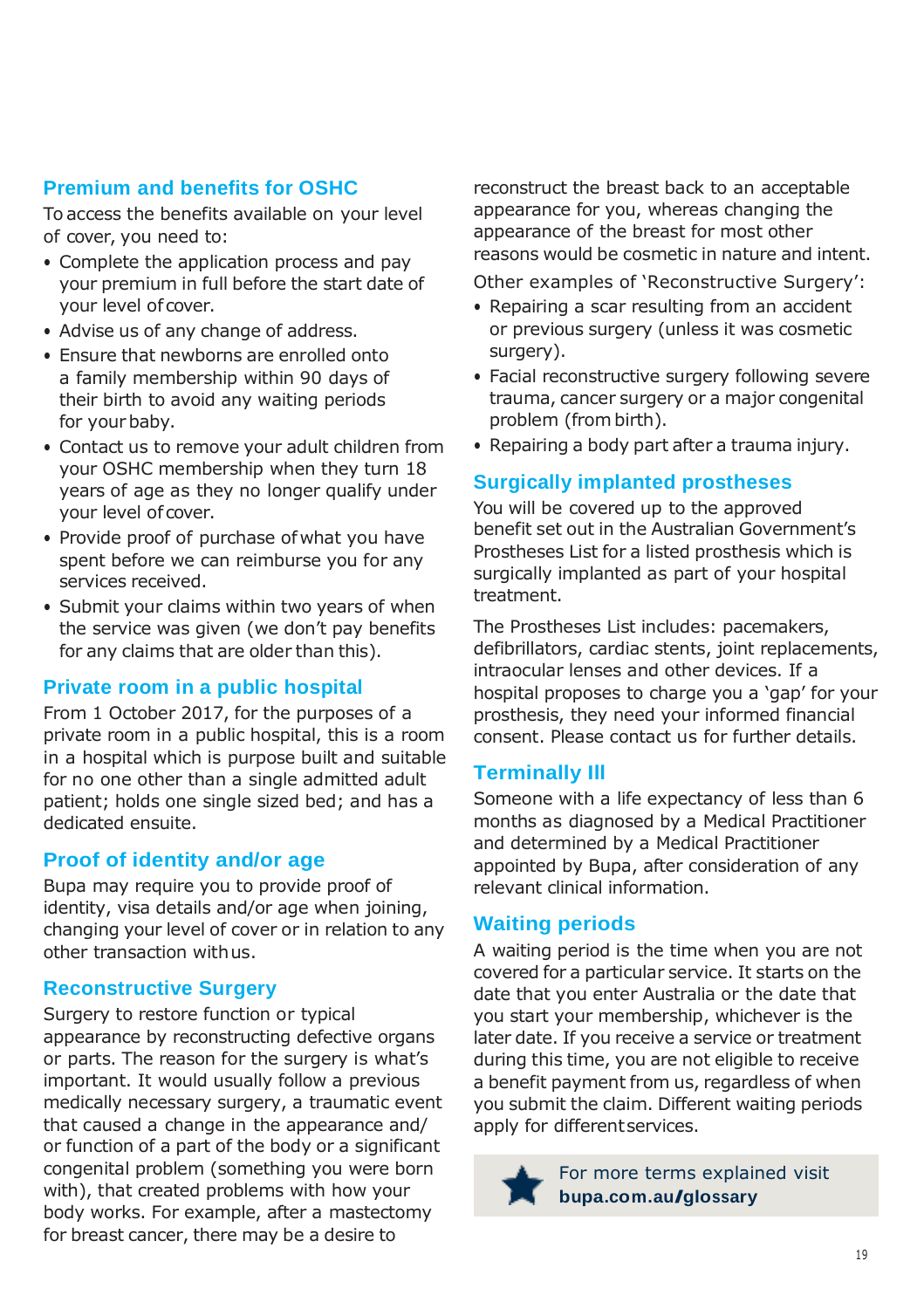## **Other important information**

#### **Privacy and your personal information**

Your privacy is important to Bupa. This statement summarises how we handle your personal information. For further information about our information handling practices or our complaints handling process, please refer to our Information Handling Policy, available on our website at bupa.com.au or by calling us on 1800 888 942. When you join, you agree to the handling of your personal information as set out here and in our Information Handling Policy.

We will only collect personal information that we require to provide, manage and administer our products and services and to operate an efficient and sustainable business. We are required to collect certain information from you to comply with the Private Health Insurance Act 2007 (Cth). We may also collect information about you from health service providers for the purposes of administering or verifying any claim, and from your employer, broker or agent if you are on a corporate health plan or have joined through a broker or agent. We may disclose your personal information to our related entities, and to third parties including healthcare providers, Australian Government and regulatory bodies, other private health insurers, and any persons or entities engaged by us or acting on our behalf. If we send your information outside of Australia, we will require that the recipient of the information complies with privacy laws and contractual obligations to maintain the security of the data. If you are on a corporate health plan, we may disclose your information to your employer to verify your eligibility to be on that corporate plan. The policy holder is responsible for ensuring that each person on their policy is aware that we handle their

personal information as set out here and in our Information Handling Policy. Each person on a policy aged 18 or over may complete a 'Keeping your personal information confidential' form to specify who should receive information about their health claims. You are entitled to reasonable access to your personal information within a reasonable timeframe. We reserve the right to charge a fee for collating such information. If you or any insured person does not consent to the way we handle personal information, or does not provide us with the information we require, we may be unable to provide you with our products and services. We may use your personal (including health) information to contact you to advise you of health management programs, products and services. When you take out cover with us, you consent to us using your personal information to contact you (by phone, email, SMS or post) about products and services that may be of interest to you. If you do not wish to receive this information, you may ont out by contacting us.

#### **Here to help**

If you have any questions we're always happy to help. Simply refer to the back cover for our contact details and call us, visit our website or pop by your local Health Insurance store. If you would like more information about our Overseas Student Rules or the Australian Government's Private Health Insurance Industry Code of Conduct, you can find this information on our website.

The Australian Government's Private Patient's Hospital Charter is available at **privatehealth.gov.au**

For more student resources visit our overseas student hub at **bupa.com.au/students**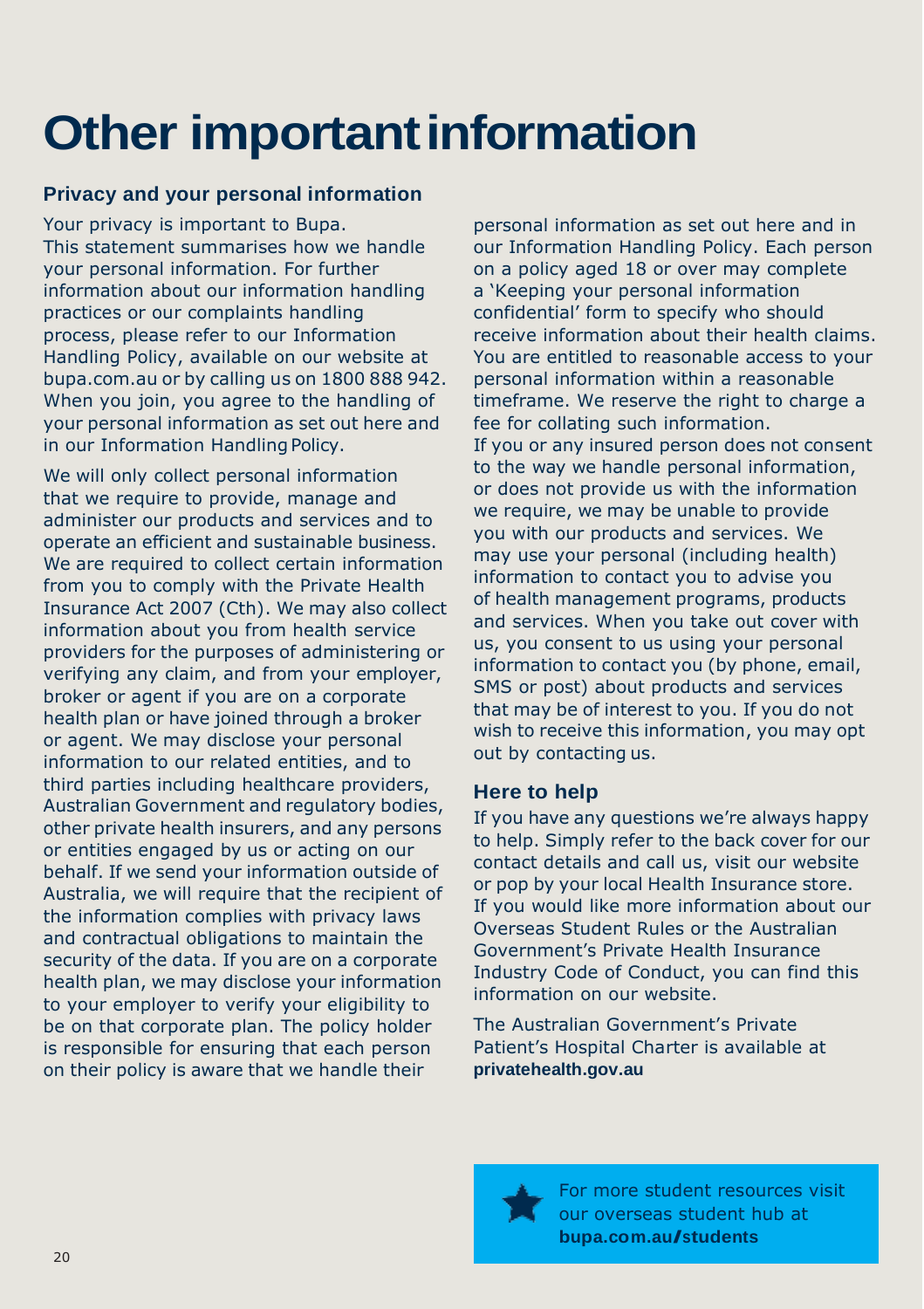#### **Complaints or feedback**

If you have any concerns or you don't understand a decision we have made, we'd like to hear from you.

You can contact us by: Phone: **1800 802386**

Fax: **1300 662 081**

Email: **customerrelations@bupa.com.au**

Mail: **Customer Relations Manager Bupa GPO Box 9809 Brisbane QLD 4001**

If you're still not satisfied with your outcomes from Bupa you may contact the Private Health Insurance Ombudsman on **1300 362 072** or visit them at **ombudsman.gov.au**

If your concerns aren't resolved when you first raise them, and you'd like to discuss it further, you can find our full complaints process online for how to go about it.